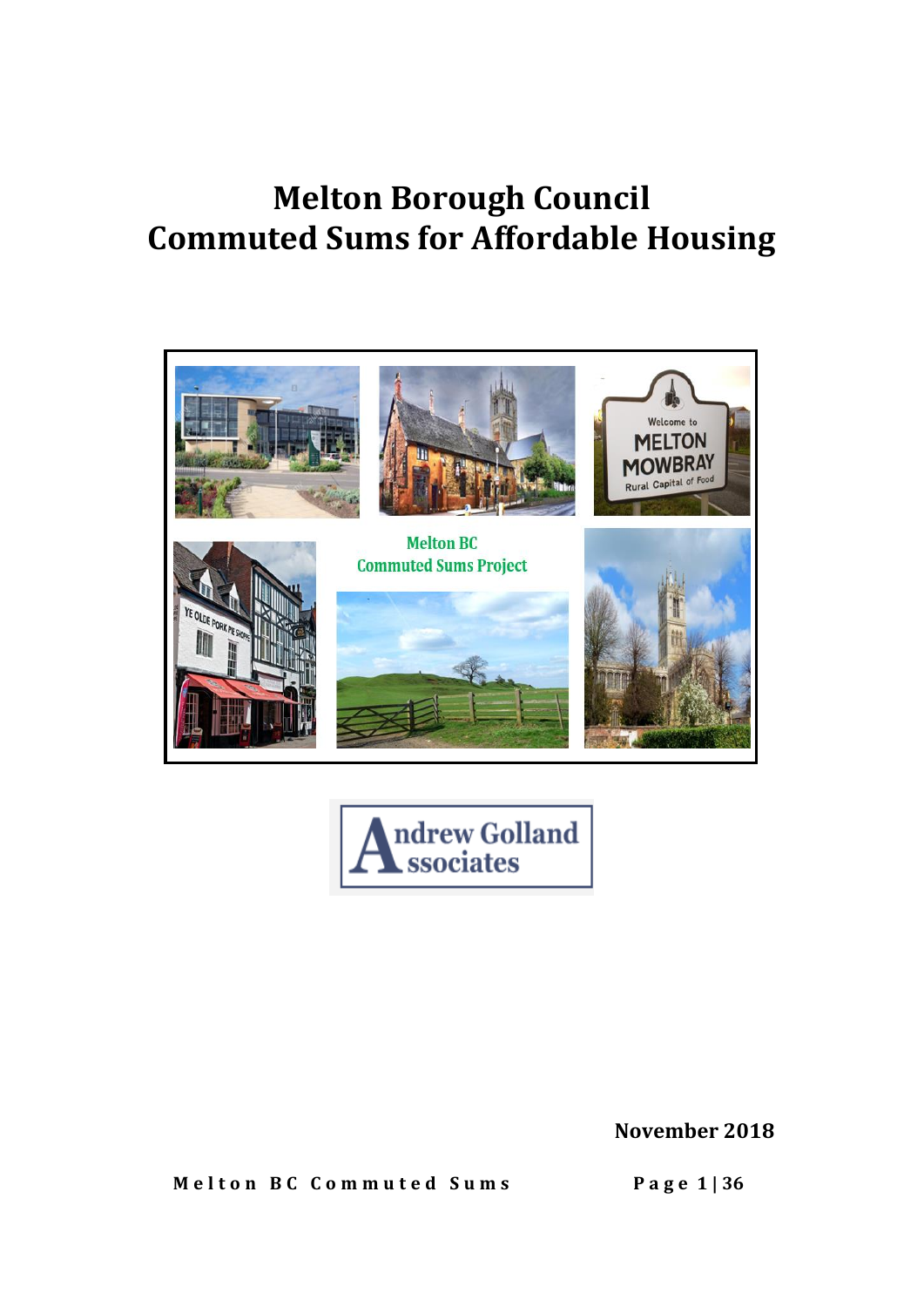#### **Summary of the project**

- S1 This report aims to provide Melton Borough Council with advice on commuted sums for Affordable Housing. In some instances, Affordable Housing provided on site is not the optimal solution and then a payment-in-lieu is the best way ahead.
- S2 This is a conventional and legal approach used typically where the site is not in a sustainable location (transport links being distant for example); where the site mathematics don't work out or where a housing association cannot be found to take on-site Affordable Housing.
- S3 The report stands alongside other policy development which supports Affordable Housing targets and thresholds. The work is intended to be used to support Supplementary Planning Guidance which the Council are developing.
- S4 The report covers a whole range of commuted sum related issues including a review of current practice from across England and a survey from other Leicestershire local authorities. It provides indicative commuted sums for the different Value Areas of the Borough, and these are further broken down on a per unit and a per square basis. The work was commissioned by Celia Bown, Housing Policy Officer at the Council.
- S5 The approach recommended seeks to place land owners in the same financial position whether there is an on-site contribution or by way of a payment-in-lieu. The amounts recommended should allow a housing association of other provider of Affordable Housing units to 'gap fund' Affordable units taking into account the value of the unit (typically through housing association rents) and the value of land likely to have to be paid.
- S6 The methodology is a 'residual development' approach which takes into account costs, values and the level of margin needed for a developer.
- S7 It should be noted that commuted sums are still subject to a viability test and the Council accepts that this will be necessary in some instances.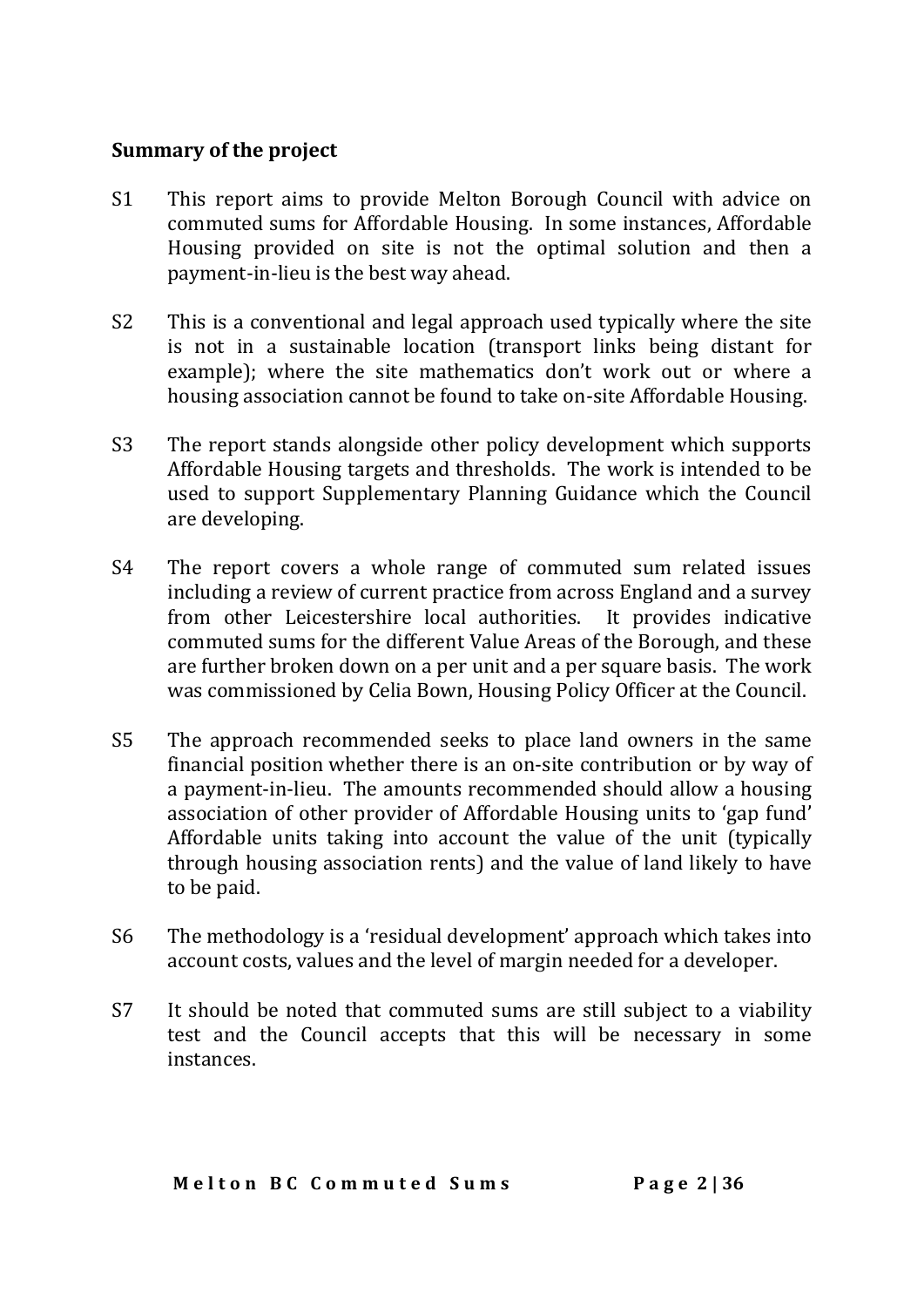### **1 Project brief and background**

- 1.1 Melton Borough Council is developing currently, supporting documentation to assist with the delivery of the emerging new Local Plan (2011 – 2036).
- 1.2 Key to the implementation of the Plan is the delivery of Affordable Housing and an Affordable Housing and Housing Mix Supplementary Planning Document (SPD) is under development.
- 1.3 An important aspect of the SPD relates to commuted sums which provide an alternative approach to on-site Affordable Housing development where it is decided that a payment-in-lieu is a fair and efficient means of contribution.
- 1.4 The Council wish to have supporting information for the SPD which can help to deliver Affordable Housing through off site contributions.
- 1.5 This work considers a range of options for setting commuted sums including site-by-site, as well as formulaic approaches, and makes a recommendation for an optimal approach, where the Council and other agencies agree than a payment-in-lieu is an appropriate solution to a particular site.
- 1.6 The work draws on a survey within Leicestershire as well as a wider survey exercise, looking at how local authorities across England generally deal with commuted sums.
- 1.7 This project sits alongside current viability work being developed by Cushman and Wakefield, who have updated analysis on behalf of the Council.

#### **1 Policy and market issues**

2.1 The relationship between residual value and land value benchmark is key in developing deliverable policy.

 **M e l t o n B C C o m m u t e d S u m s P a g e 3 | 36**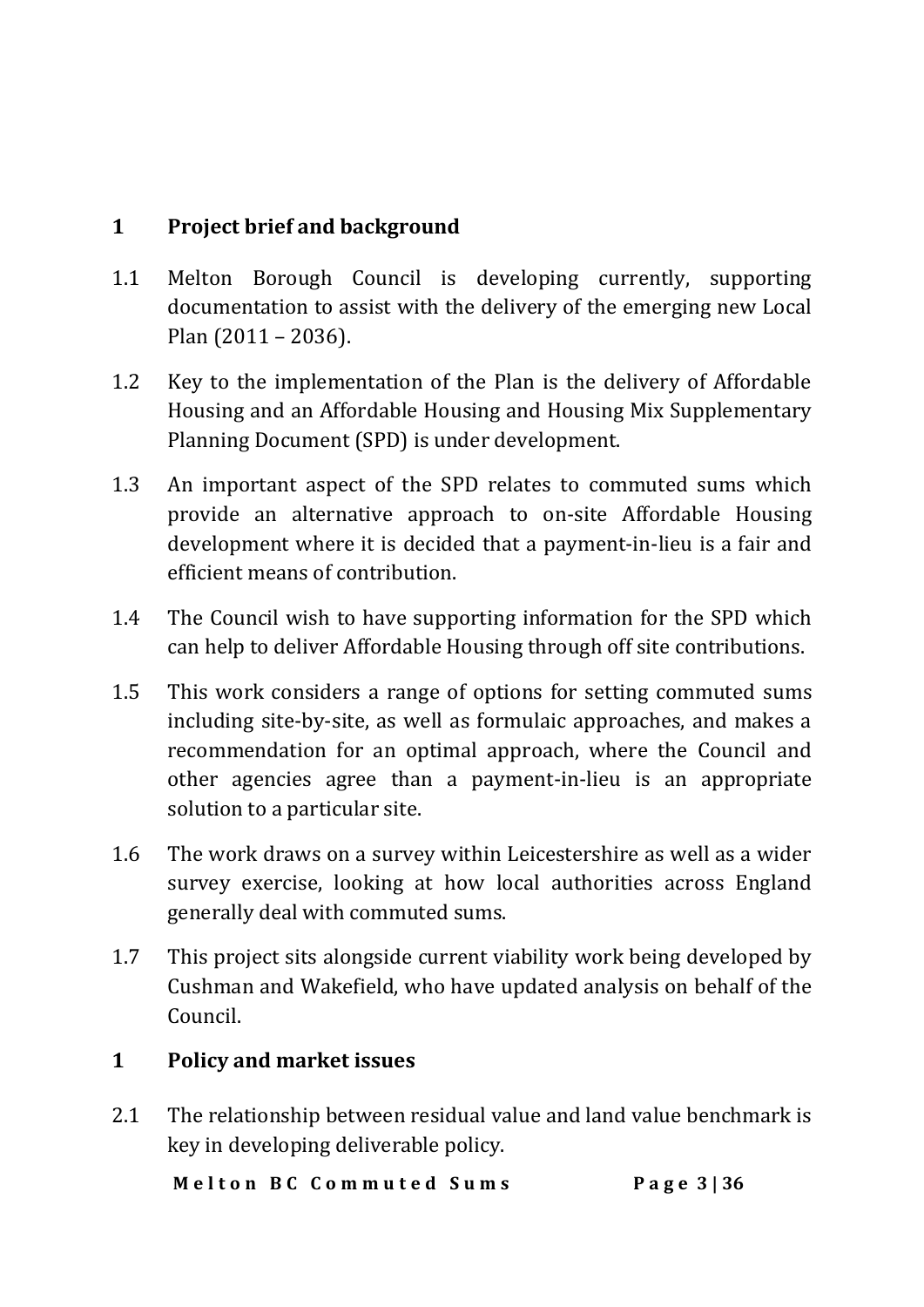- 2.2 Previous analysis (Cushman and Wakefield, May 2017; Revised Local Plan and CIL Levy Viability Study) shows a range of residual values reflecting, principally, house price differences between sub markets.
- 2.3 That research assisted the local authority in their negotiations on a site by site basis in recent years.
- 2.4 The emerging Local Plan is supported by updated viability assessment work. A whole plan viability assessment has been undertaken (Revised Local Plan and Community [Infrastructure](https://docs.wixstatic.com/ugd/d246bd_e40b14c357644f1b8a7887577953b2a2.pdf) Levy Viability Study, Cushman & [Wakefield,](https://docs.wixstatic.com/ugd/d246bd_e40b14c357644f1b8a7887577953b2a2.pdf) May 2017).
- 2.5 That work establishes five value areas across the Borough of Melton based on viability considerations. The map (Map 1) of the areas is shown below:



#### **Map 1 Melton Borough Value Areas**

 **M e l t o n B C C o m m u t e d S u m s P a g e 4 | 36**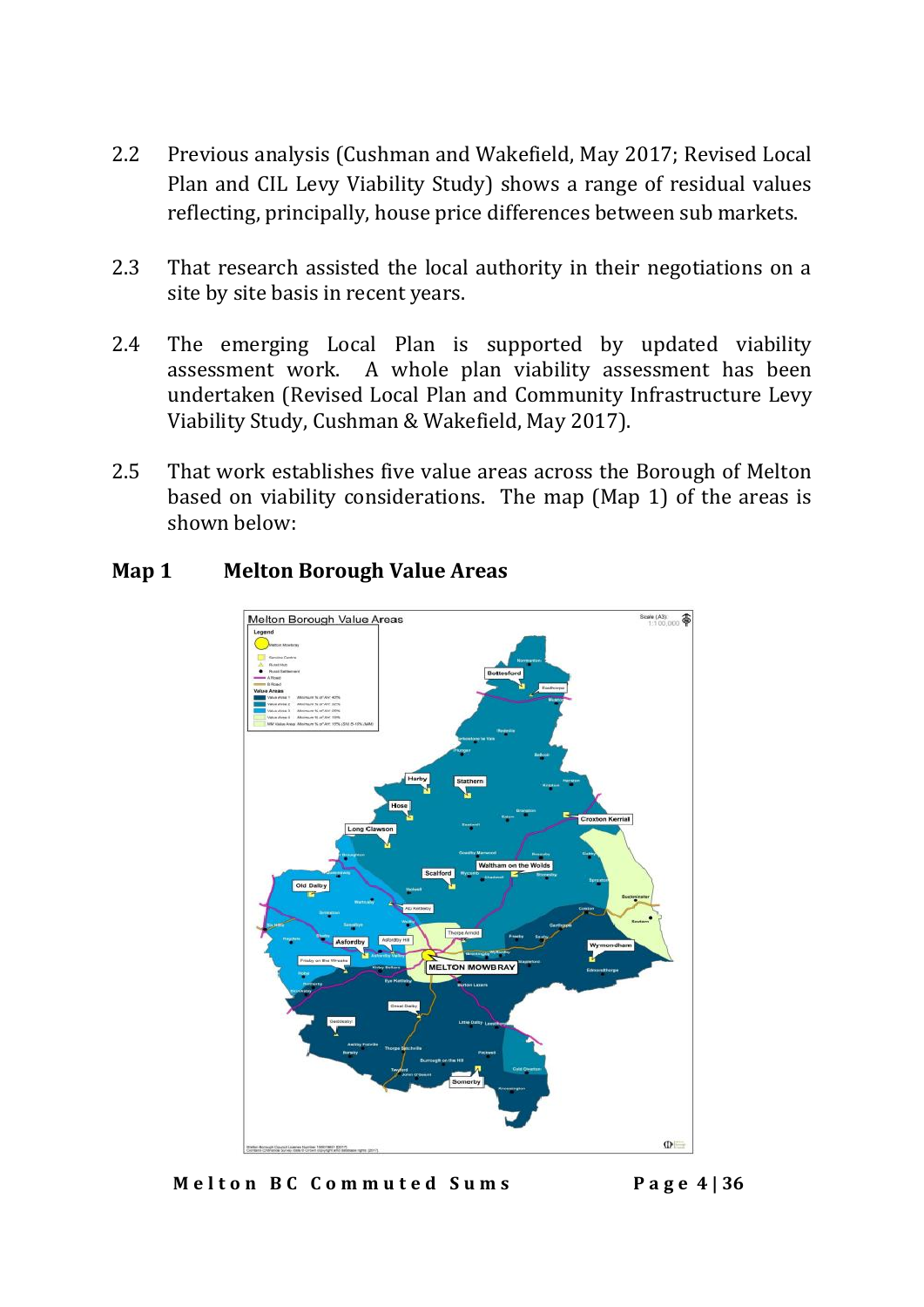Source: Figure 6: the Adopted Melton Local Plan, 2011-2036

2.6 The analysis results in Affordable Housing targets as set out in the table (Table 2.1) below:

**Table 2.1 Affordable Housing targets in the Melton BC area** Minimum percentage of Location

|                                    | affordable housing |
|------------------------------------|--------------------|
| <b>Value Area 1</b>                | 40%                |
| <b>Value Area 2</b>                | 32%                |
| <b>Value Area 3</b>                | 25%                |
| Value Area 4                       | 15%                |
| <b>Melton Mowbray Northern SUE</b> | 15%                |
| <b>Melton Mowbray Southern SUE</b> | 15%                |
| <b>Melton Mowbray</b>              | 5% -10%            |

2.7 There is now further work being carried out which will update his policy position.

#### **Commuted sums**

- 2.8 Previous experience suggests that there are two broad generic ways in which commuted sums are calculated:
- 2.9 Site by site: reflecting the very particular circumstances of schemes, and by reference to existing use value or some other relevant benchmark value.
- 2.10 By formula: this approach sets out a calculation which is intended to give an indication of what should be paid by the applicant.
- 2.11 Under both circumstances, the sum sought should be subject to a test of viability. This is in line with the NPPF and forerunning guidance on viability.
- 2.12 If it is agreed between an applicant and the local authority that a commuted sum is the appropriate way of making an Affordable Housing contribution and there is no formula for calculating that commuted sum, then the most appropriate way is likely to be by way of a site specific assessment and potentially, negotiation.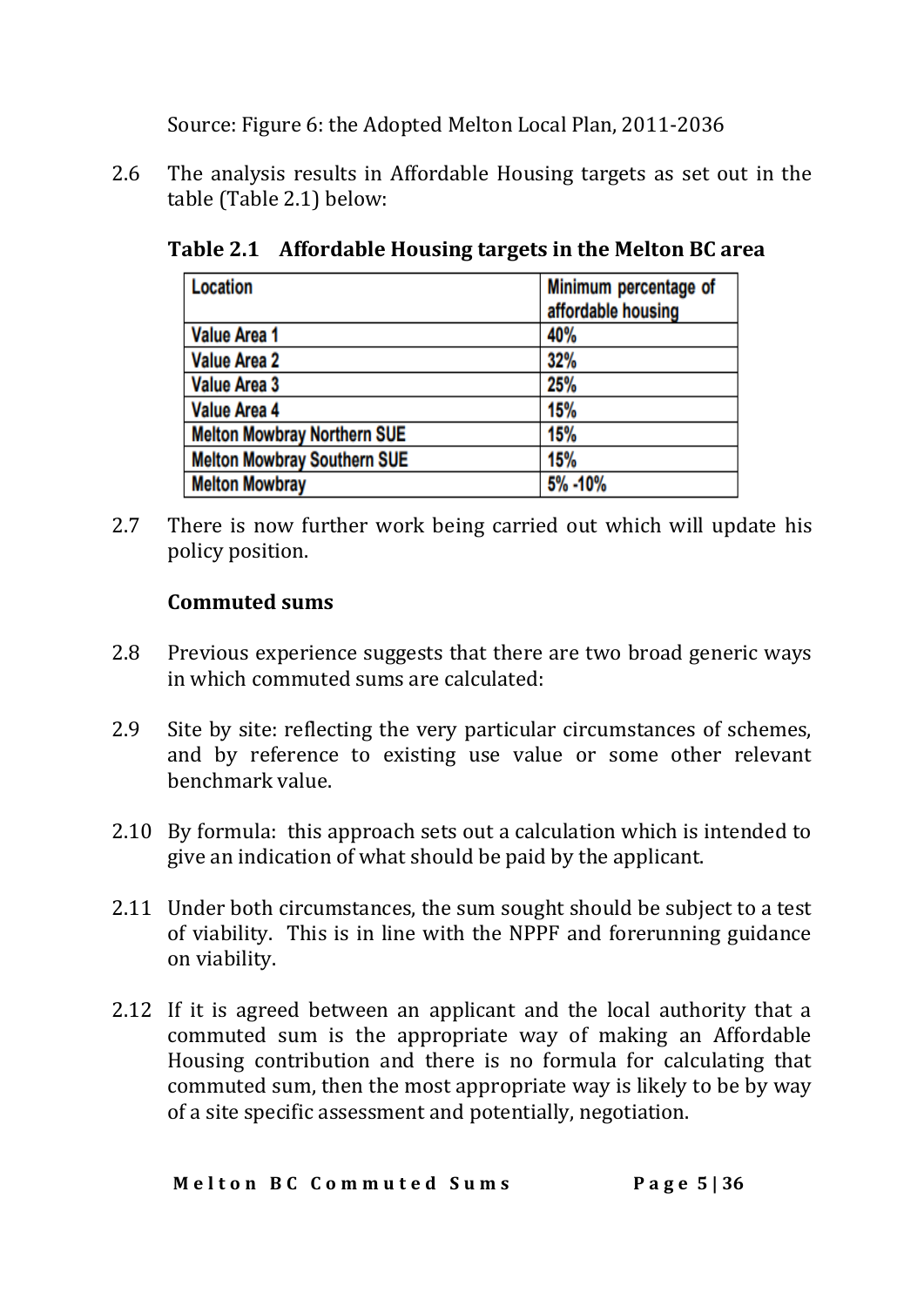2.13 However, it should be borne in mind that the differential will be subject to an overall viability test, and in particular the financial relationship between the residual value and the land value benchmark.

#### **The Revised NPPF (July 2018)**

2.14 Initially, at the national level, the National Planning Policy Framework stated (Paragraphs 173 and 174) that:

'Pursuing sustainable development requires careful attention to viability and costs in plan-making and decision-taking. Plans should be deliverable. Therefore, the sites and the scale of development identified in the plan should not be subject to such a scale of obligations and policy burdens that their ability to be developed viably is threatened. To ensure viability, the costs of any requirements likely to be applied to development, such as requirements for affordable housing, standards, infrastructure contributions or other requirements should, when taking account of the normal cost of development and mitigation, provide competitive returns to a willing land owner and willing developer to enable the development to be deliverable.

Local planning authorities should set out their policy on local standards in the Local Plan, including requirements for affordable housing. They should assess the likely cumulative impacts on development in their area of all existing and proposed local standards, supplementary planning documents and policies that support the development plan, when added to nationally required standards. In order to be appropriate, the cumulative impact of these standards and policies should not put implementation of the plan at serious risk, and should facilitate development throughout the economic cycle. Evidence supporting the assessment should be proportionate, using only appropriate available evidence'.

2.15However, the Revised NPPF (July 2018) appears to do away with a formal definition of viability; i.e. the previous paras (173 and 174) which dealt with the willing developer and land owner and competitive returns have been removed.

 **M e l t o n B C C o m m u t e d S u m s P a g e 6 | 36**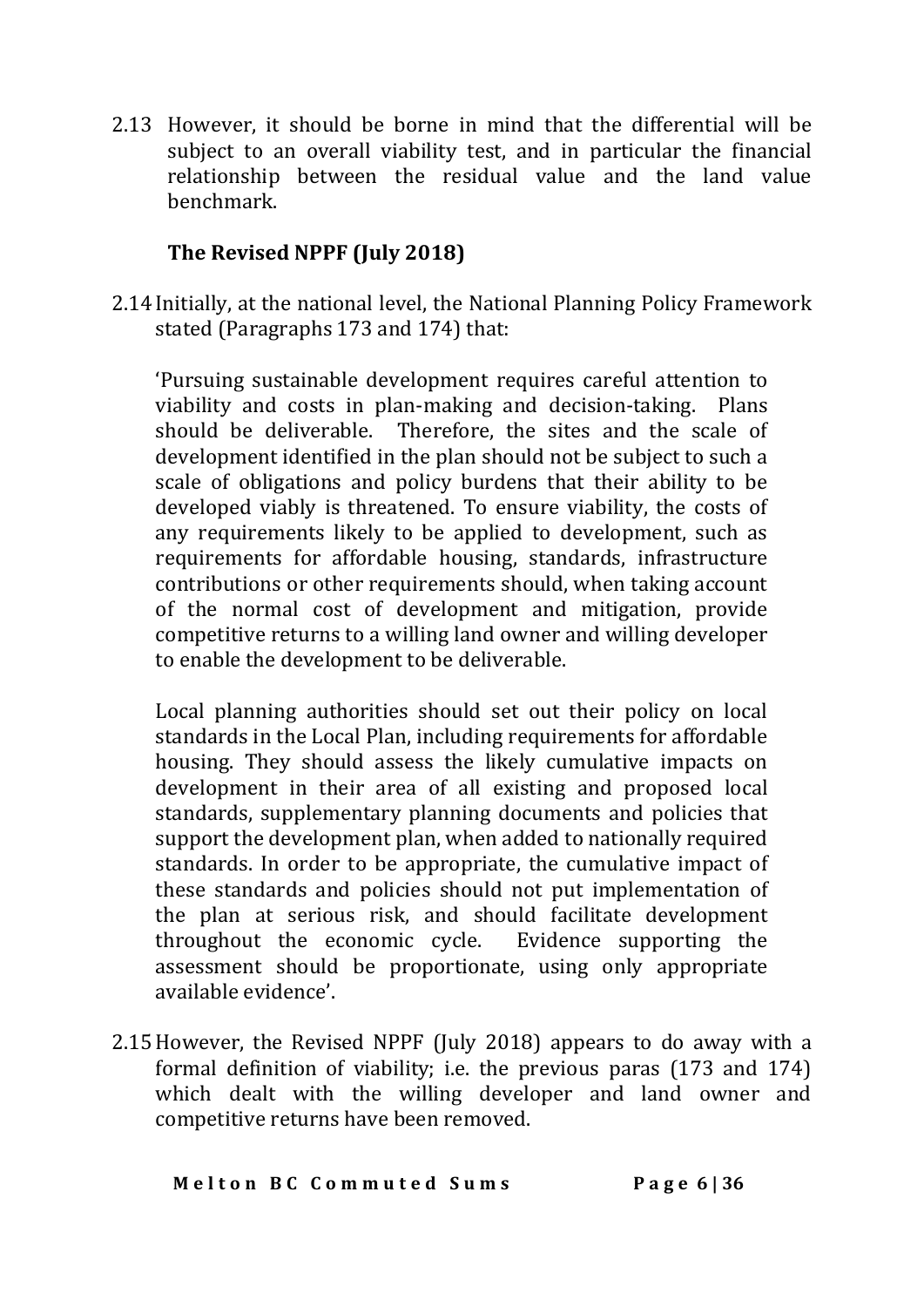- 2.16The most relevant paragraph of the Framework now appears to be Number 57 which deals with the circumstances under which viability assessments may be submitted with the application. These would seem to be:
	- The Plan is out of date;
	- Whether there have been changes in the site viability since the time of Plan;
	- Whether there are 'particular' circumstances which would seem to warrant a site specific assessment.
- 2.17 Otherwise Para 57 states that where plans are up-to-date, applications should be assumed to 'be viable'.

#### **3 Key viability factors affecting development**

#### **Generally**

- 3.1 The delivery of Section 106 contributions, of which Affordable Housing is highly dependent, relies on a clear definition of what is, and what is not, viable. This principle applies importantly, whether the Affordable Housing contribution is in the form of units on site, or in the form of a commuted sum which may be spent at an alternative site.
- 3.2 The Council will need to be aware of the factors to take into account, when both developing policies and negotiating specific schemes. There is a range of guidance including the Revised NPPG (National Planning Policy Guidance, 2018), the RICS's Planning and Viability and the Harman Report as well as a range of case law judgements on viability.
- 3.3 There is a considerable degree of unity in guidance and legal precedent on the assessment of viability through the planning process.
- **M e l t o n B C C o m m u t e d S u m s P a g e 7 | 36** 3.4 The assessment of viability is usually referred to a residual development appraisal approach. This is set out in the diagram below. This shows that the starting point for negotiations is the gross residual site value which is the difference between the scheme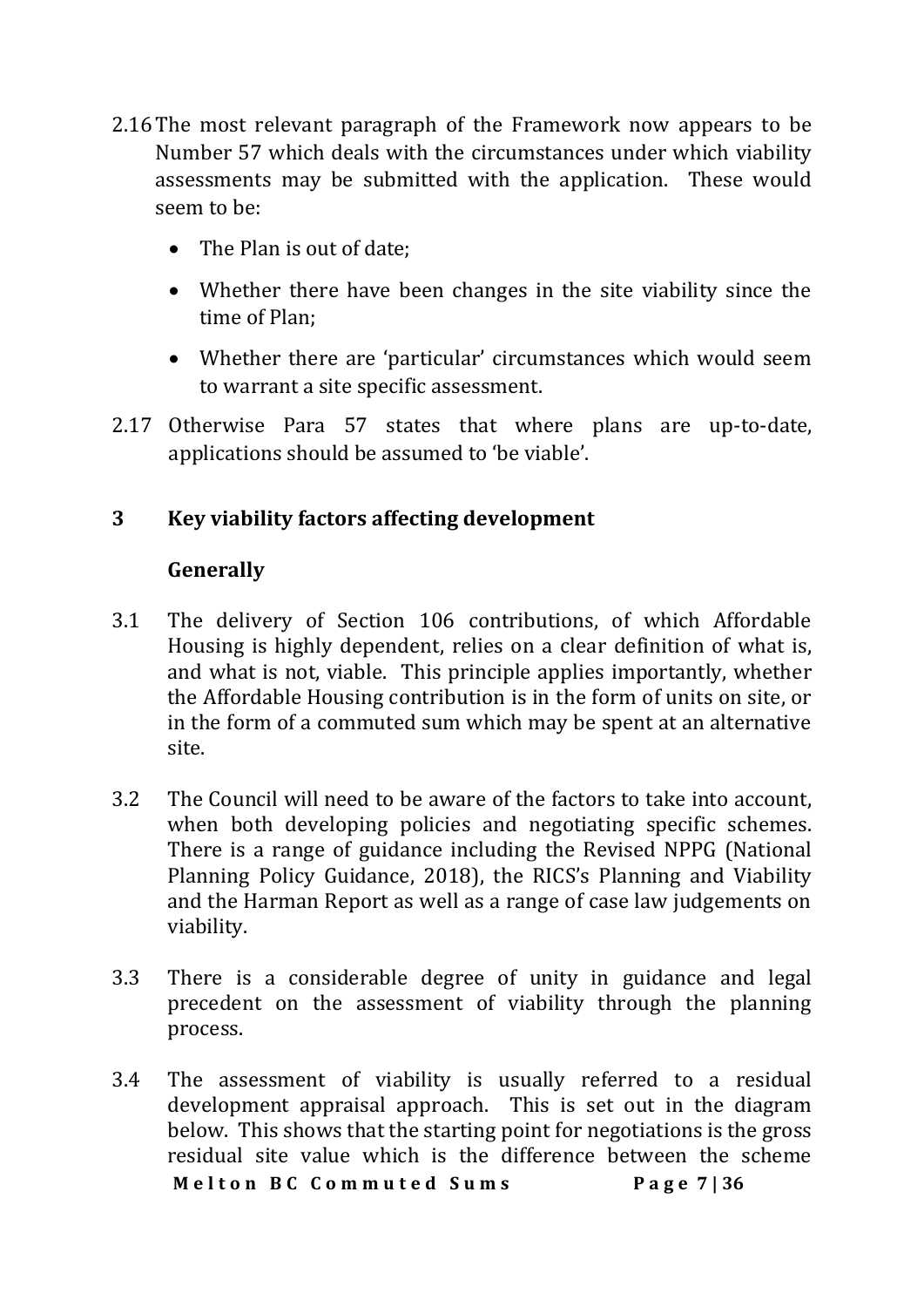revenue and scheme costs, including a reasonable allowance for developer return.

3.5 Once CIL or Section 106 contributions have been deducted from the gross residual value, a 'net' residual value results. The question is then whether this net residual value is sufficient in terms of development value relative to the site in its current use.



3.6 Calculating what is likely to be the value of a site given a specific planning permission, is however only one factor in deciding what is viable and what is not

#### **Situation of the land owner**

- 3.7 A site is unlikely to proceed where the costs of a proposed scheme exceed the revenue. But simply having a positive residual value will not guarantee that development happens. The existing use value of the site, or indeed a realistic alternative use value for a site (e.g. commercial) will also play a role in the mind of the land owner in bringing the site forward and thus is a factor in deciding whether a site is likely to be brought forward for housing.
- 3.8 The diagram shows how this operates. The land owner will always be concerned to ensure that residual value clears the relevant land value benchmark.

 **M e l t o n B C C o m m u t e d S u m s P a g e 8 | 36**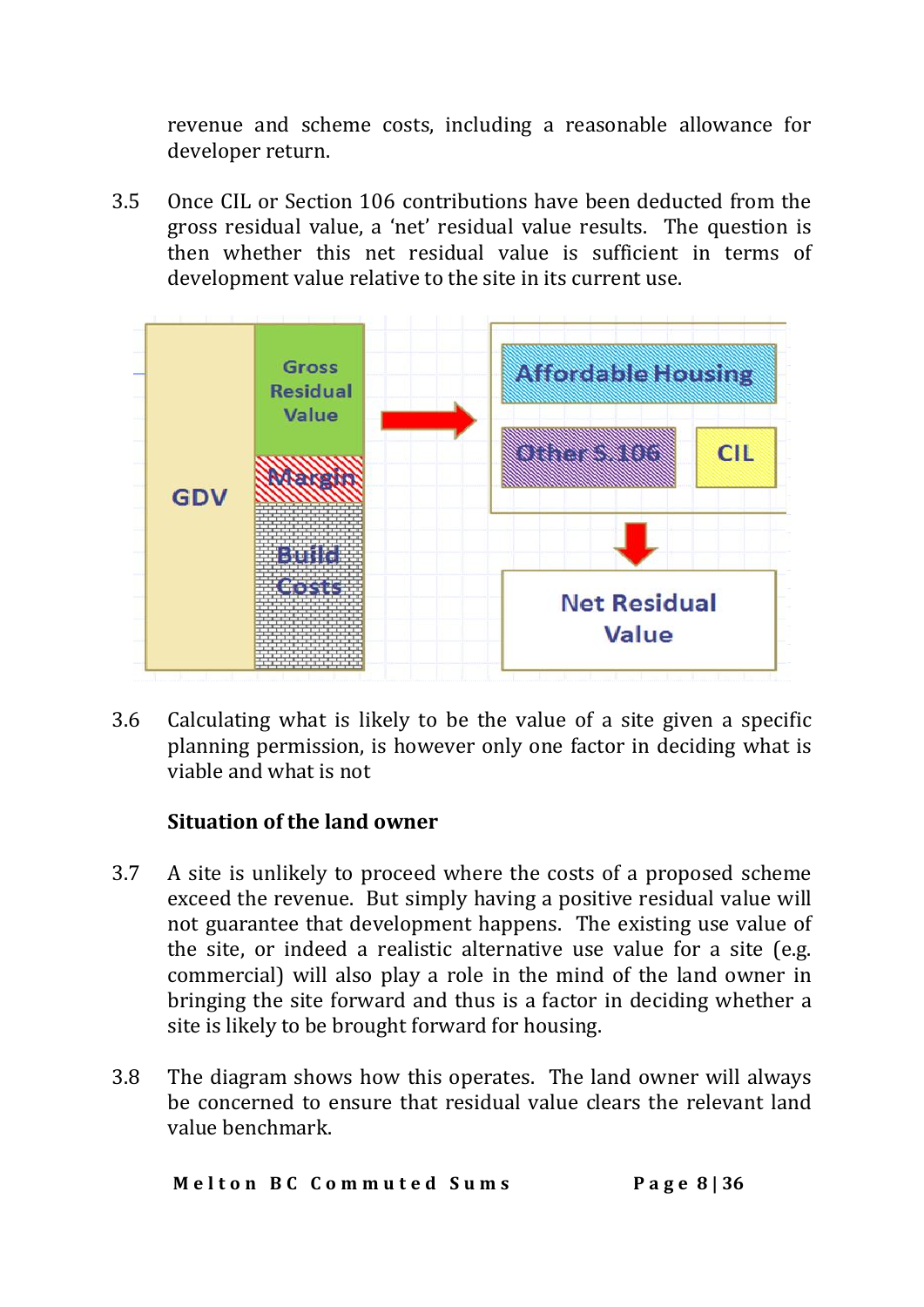

3.9 It is recommended that the Council in most instances adopts Existing Use Value (EUV) as the prevailing Land Value Benchmark (LVB) against which residual value (RV) is measured. This (EUV) is the recommended approach in the NPPF. The guidance states that:

'EUV is the value of the land in its existing use together with the right to implement any development for which there are policy compliant extant planning consents, including realistic deemed consents, but without regard to alternative uses.'

And importantly:

'Existing use value is not the price paid and should disregard hope value.'

And:

'Existing use values will vary depending on the type of site and development types. '

#### **Land value and residual value**

3.10 Indeed, it is important that the Council does not accept the price paid for land as the LVB. The land value is what is paid for the site and is a function of transactions in the market, some of which may prove

 **M e l t o n B C C o m m u t e d S u m s P a g e 9 | 36**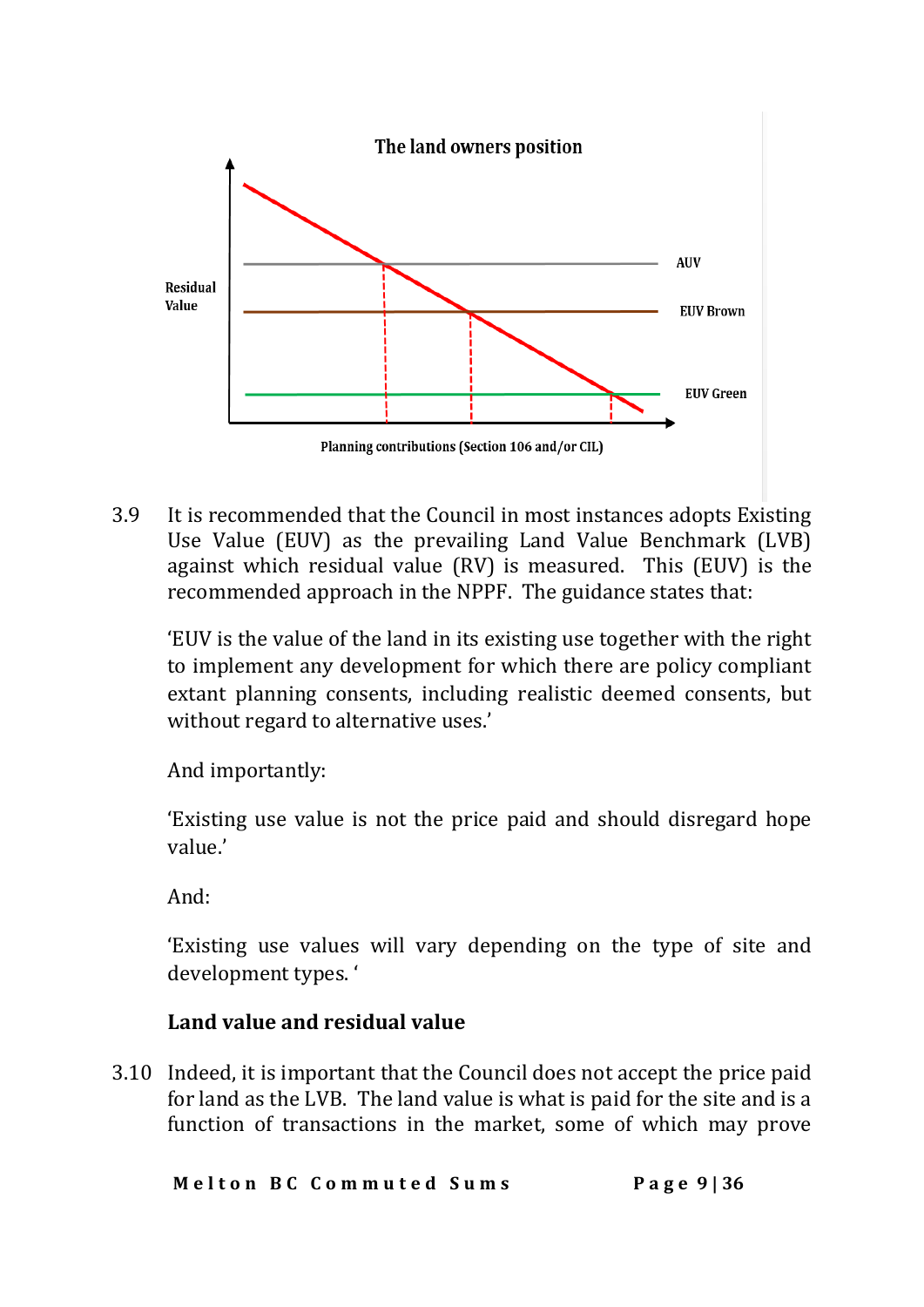rational, and some of which may prove irrational; furthermore, some deals will reflect policy impacts and others, not.

3.11 Residual value is the driver for the assessment of viability and this determines what should be paid for sites, taking into account all the policy impacts.

#### **Developer margins**

- 3.12 It is important that the Council allows both land owner and developer to make a competitive margin in its negotiations on viability. This is consistent with the NPPF.
- 3.13 The margin required by developers will vary by scale of operation and by type of development. The NPPF suggests a range between 15% and 20% on gross development value. This should relate to the Market element of schemes.
- 3.14 It is well accepted that where private developers build Affordable Housing on behalf of RPs (Registered Providers) that a lower profit margin (typically 5-6% on construction cost) is appropriate. This is because there is a contract with a secure payment in place.
- 3.15 The return to the developer of Market Housing is a reflection of risk, and this is highly sensitive to market fluctuations. In a steadily rising market, a net margin (after fees and finance) of around 15% on GDV (Gross Development Value) is seen to be appropriate, although many appeal decisions are based on a 20% margin on GDV for Market Housing.

#### **4 Review of other local authorities and how they deal with commuted sums**

#### **Leicestershire authorities**

4.1 An e-mail survey was conducted to gauge the views of other authorities in Leicestershire. The survey is set out in Appendix 1 at the end of this report.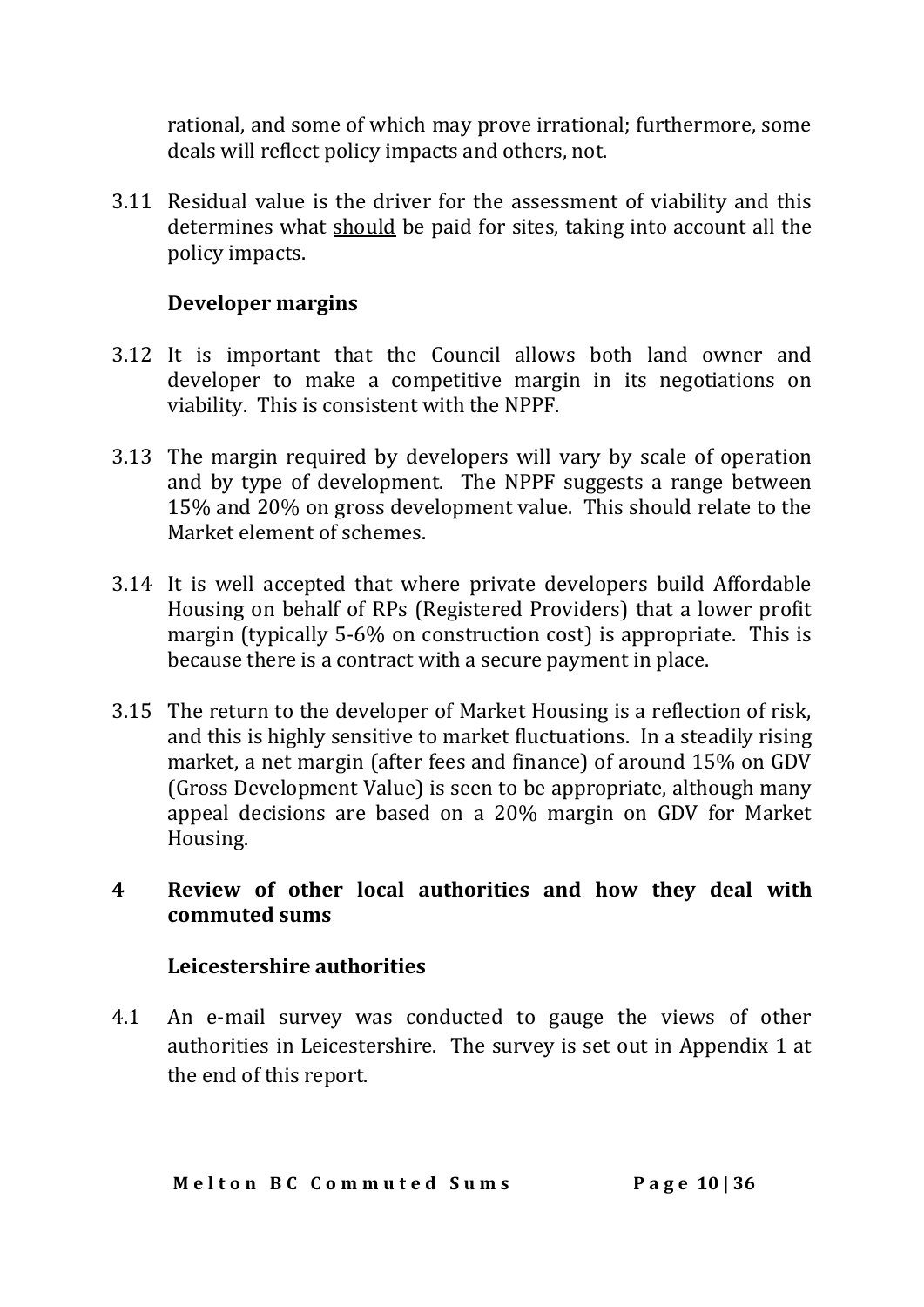- 4.2 Four authorities responded North West Leicestershire DC, Harborough DC, Hinckley and Bosworth BC and Blaby DC.
- 4.3 Generally the authorities adopt an Affordable Housing threshold at around 10-15 units following the Written Ministerial Statement of December 2014. Therefore they are not generally requiring commuted sums from smaller sites, despite the fact that some areas are relatively high value.
- 4.4 The exception is Hinckley and Bosworth which has a threshold of 4 units in rural settlements. Harborough, which is significantly higher value, does not have a low threshold such as this.
- 4.5 North West Leicestershire adopts a split target at 11 units for green field, and 30 units for brown field.
- 4.6 Affordable Housing targets vary by location, with the exception of Blaby which seeks a flat 25% Affordable Housing across the district on sites of 15 units or more.
- 4.7 There are a variety of approaches taken to setting commuted sums. Hinckley and Bosworth utilise external consultants to calculate payments on a scheme by scheme basis. The general approach used is residual valuation and the amount payable is the maximum that the scheme can stand viably. Harborough use a negotiated scheme by scheme approach where again, external consultants look at what is viable. Affordable Housing is usually valued at around 50% of open market value. The approach in North West Leicestershire is similar, where the consultants appointed assess the commuted sum paid.
- 4.8 Blaby DC, in its Housing Mix and Affordable Housing SPD has a formula for assessing commuted sums. This is set out in the screenshot below: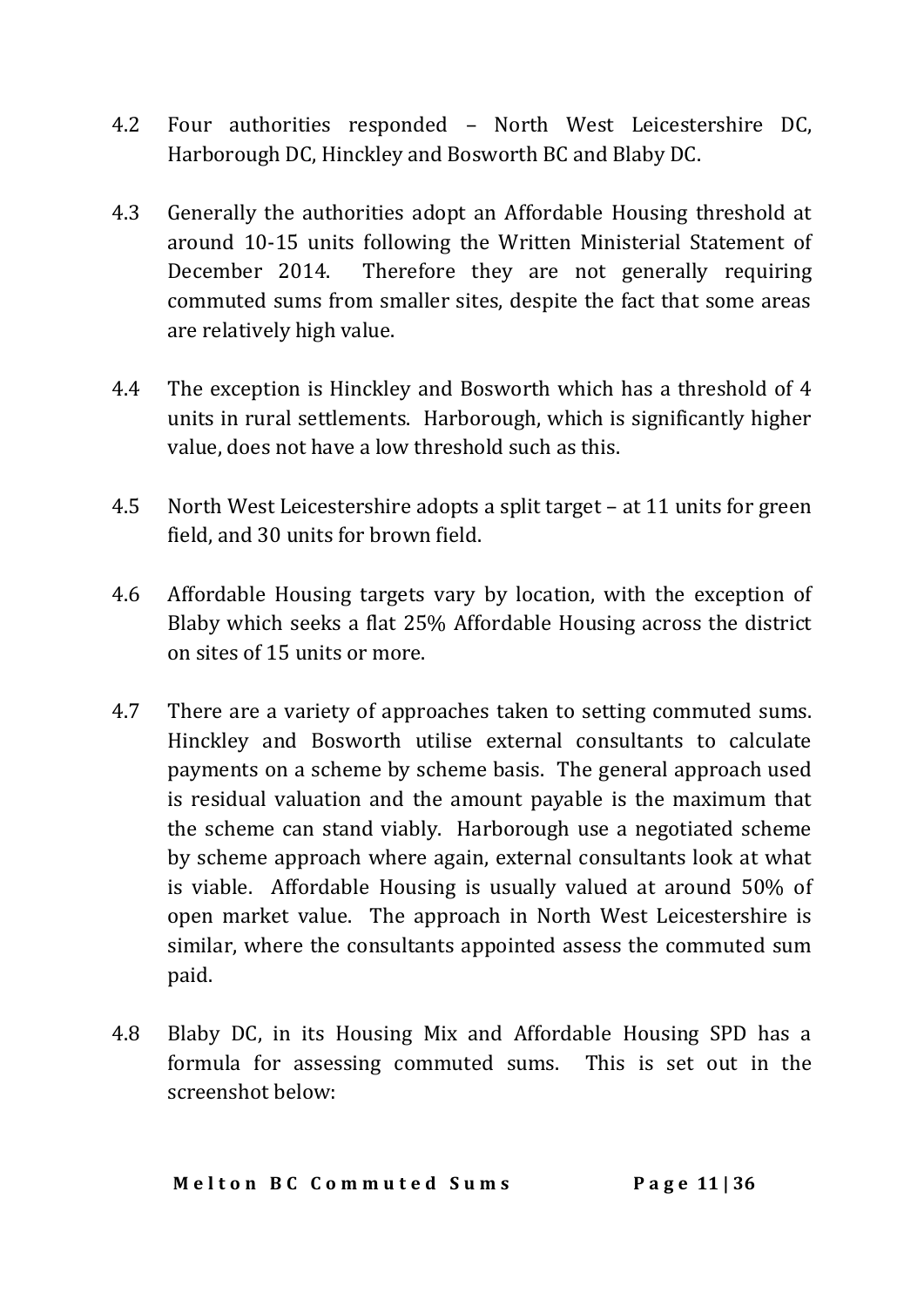|                                                          | <b>Commuted Sum Contributions - Calculation Methodology</b><br><b>Example 1</b> |          |  |  |  |  |  |  |  |  |
|----------------------------------------------------------|---------------------------------------------------------------------------------|----------|--|--|--|--|--|--|--|--|
| Scheme of 20 dwellings                                   |                                                                                 |          |  |  |  |  |  |  |  |  |
|                                                          |                                                                                 |          |  |  |  |  |  |  |  |  |
| Affordable Housing Contribution (25% of $20 = 5$ units): |                                                                                 |          |  |  |  |  |  |  |  |  |
|                                                          |                                                                                 |          |  |  |  |  |  |  |  |  |
| Rent                                                     |                                                                                 | 3 units  |  |  |  |  |  |  |  |  |
| <b>Shared Ownership</b>                                  |                                                                                 | 2 units  |  |  |  |  |  |  |  |  |
| $OMV$ of each property =                                 |                                                                                 | £150,000 |  |  |  |  |  |  |  |  |
|                                                          |                                                                                 |          |  |  |  |  |  |  |  |  |
| £150,000 $\times$ 5 =                                    |                                                                                 | £750,000 |  |  |  |  |  |  |  |  |
|                                                          |                                                                                 |          |  |  |  |  |  |  |  |  |
| Amount RP will pay:                                      |                                                                                 |          |  |  |  |  |  |  |  |  |
|                                                          |                                                                                 |          |  |  |  |  |  |  |  |  |
| Rented units $=$                                         | $(E 80,000 \times 3) = E240,000$                                                |          |  |  |  |  |  |  |  |  |
| Shared ownership =                                       | $(E100,000) \times 2$ =                                                         | £200,000 |  |  |  |  |  |  |  |  |
| $Total =$                                                |                                                                                 | £440,000 |  |  |  |  |  |  |  |  |
|                                                          |                                                                                 |          |  |  |  |  |  |  |  |  |
| <b>Commuted sum:</b>                                     |                                                                                 |          |  |  |  |  |  |  |  |  |
| OMV less Total RP value =                                |                                                                                 | £310,000 |  |  |  |  |  |  |  |  |
|                                                          |                                                                                 |          |  |  |  |  |  |  |  |  |
|                                                          |                                                                                 |          |  |  |  |  |  |  |  |  |

The formula therefore takes the difference between open market value (here, £750,000), and the amount that a housing association will pay (here, £440,000): hence, the difference £310,000. This amounts to £62,000 per Affordable unit.

- 4.9 General feedback suggests that local practice could benefit from improvement. One respondent stated that the current 'process is quite complicated to assess and a simple more easy to understand process would be preferred. However we have yet to find an approach that doesn't have disadvantages and so we continue to believe this is as good as any other methodology'.
- 4.10 Another stated by way of general assessment: 'The Council have historically been successful in obtaining commuted sums from sites that qualified under the "exceptional" criteria and in using the funding to support RP delivery and latterly council own build within [the district]. The money received is predominantly from historic applications where a commuted sum was taken e.g. where there was no interest from RP's; where the S106 agreement sought a reassessment of viability if timescales were triggered; where

 **M e l t o n B C C o m m u t e d S u m s P a g e 12 | 36**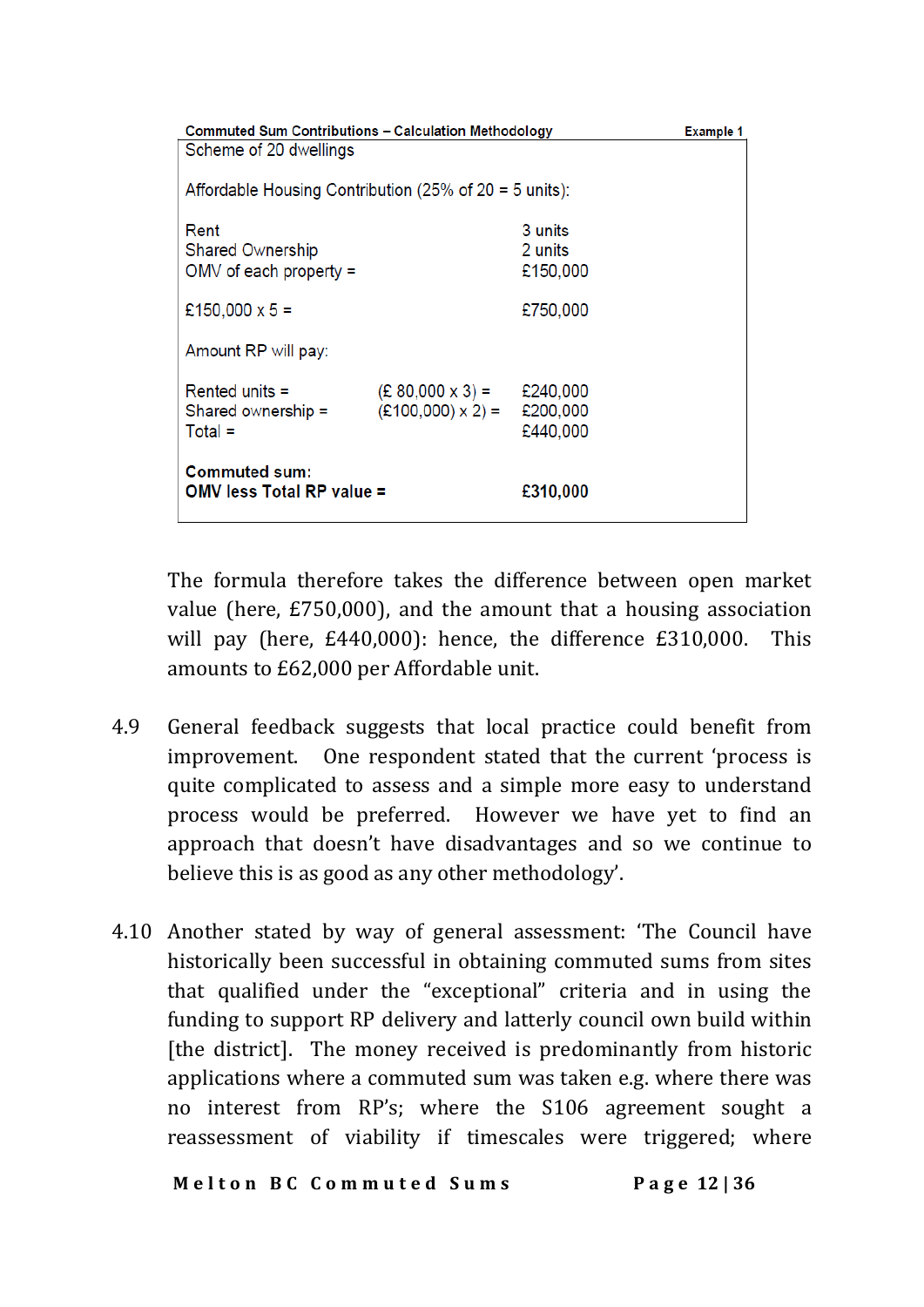infrastructure contributions were prioritised over other contributions and the amount left was insufficient to provide full units; developments in unsustainable settlements with limited need etc.'

4.11 Most authorities stated a preferred on-site Affordable Housing contribution, rather than a commuted sum.

#### **Other authorities from England**

- 4.12 There are a range of approaches adopted by local authorities to commuted sums. A review of those available on the web has been undertaken (September 2018).
- 4.13 Classification of the different approaches is challenging, although the review generates some key questions which will face any local authority setting up guidance on commuted sums. These are as follows:

#### **Generic or site by site?**

4.14 Some local authorities choose to assess the quantum of commuted sums on a site-by-site basis; others choose to have a more generic approach, sometimes based on indicative figures based for examples on sub markets or local areas.

#### **Commuted sum by formula or by model?**

4.15 Some local authorities set out a specific formula which can be completed; some have a spreadsheet to be completed.

#### **Level of complexity?**

 **M e l t o n B C C o m m u t e d S u m s P a g e 13 | 36** 4.16 Choosing the level of complexity in determining a commuted sum is important. To a significant extent, this is determined by the Affordable Housing threshold – and whether officers will be dealing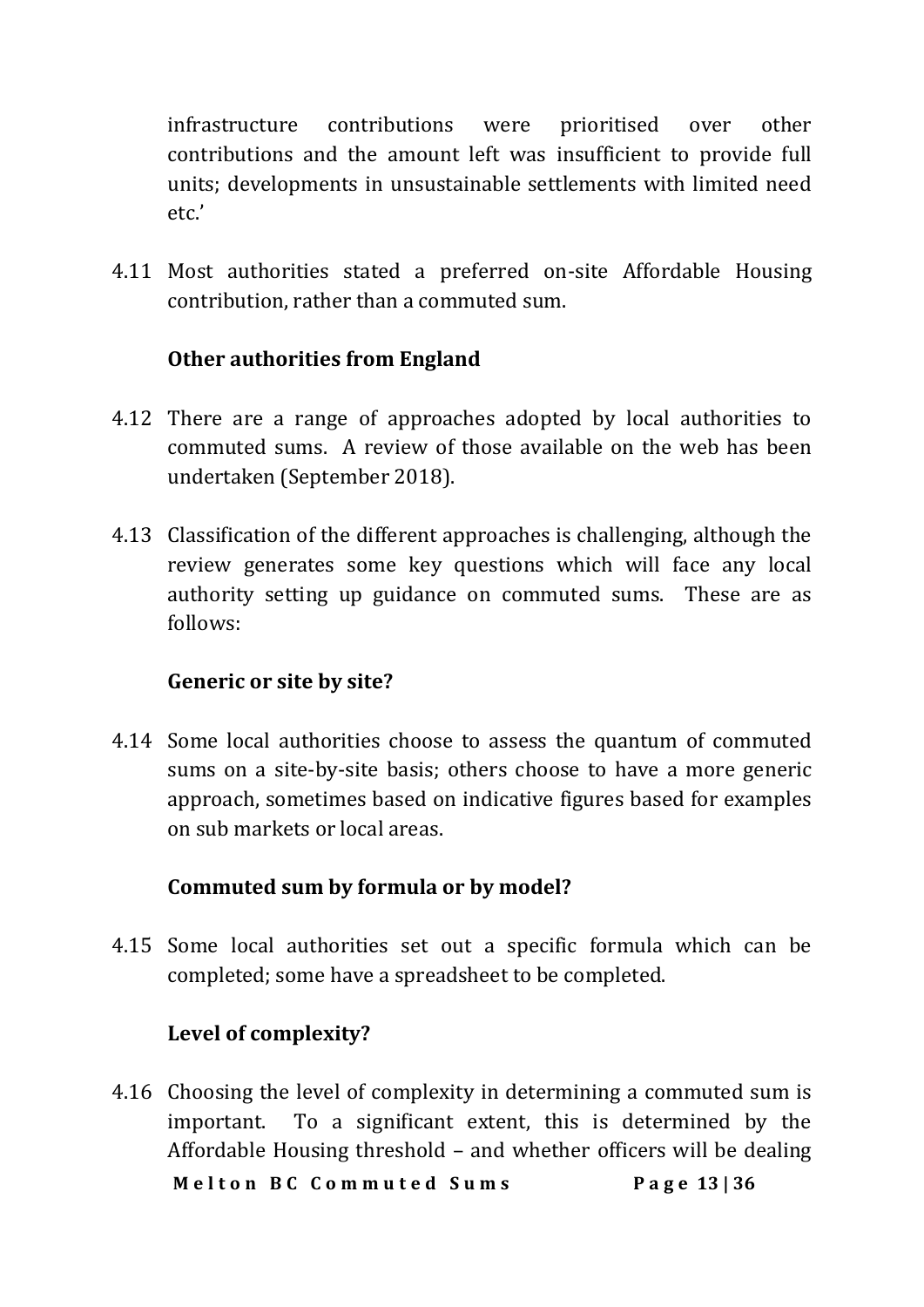with a low threshold, and hence a potentially high number of negotiations, or a high threshold, in which case the Affordable Housing issues are likely to be less voluminous.

#### **Basis of the commuted sum calculation?**

4.17 This is key, and is again linked into the level of complexity sough to some extent. The basis of the commuted sum calculation is dealt with here in a specific section.

# **Basis of the calculation: what approach and variables should drive the commuted sum?**

- 4.18 The review of different approaches to commuted sums is set out in the table on the following page. Although close analysis suggests that there are very wide of approaches, it is possible to synthesise them into some general approaches. Such a general analysis could be along the following lines:
	- Value driven approaches;
	- Gap funding approaches;
	- Residual value approaches.
- 4.19 These are now considered in more detail (Table 4.1)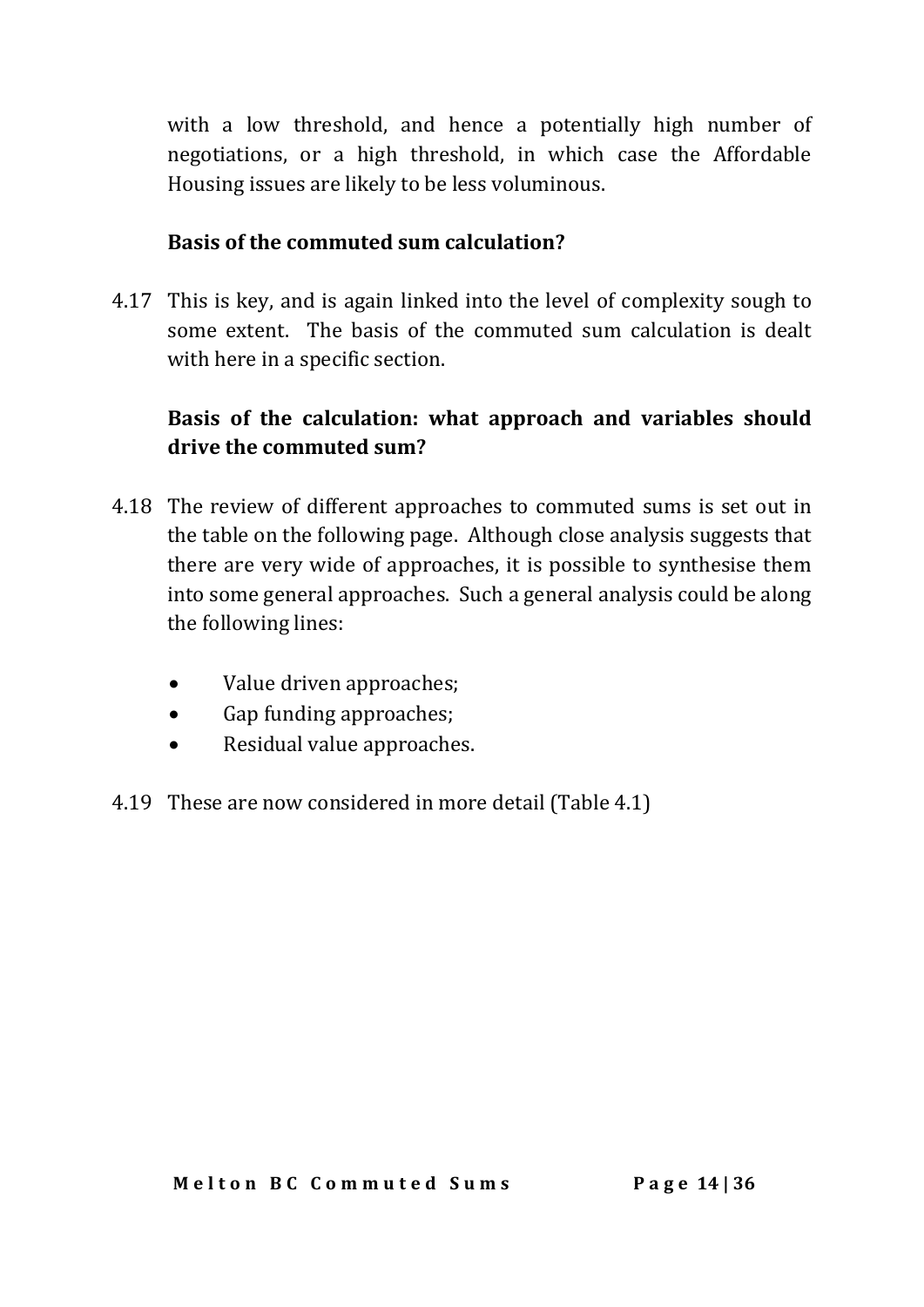| <b>Local Authority</b> | <b>Source &amp; Date</b>                                    | <b>General Basis</b> | Main formula                             | Key assumptions              | <b>Advantages</b>                    | Disadvantages                |
|------------------------|-------------------------------------------------------------|----------------------|------------------------------------------|------------------------------|--------------------------------------|------------------------------|
| Brighton and Hove CC   | Guidance on Commuted Sums - May 2017 - DVS                  | Market Value         | Market Value less Affordable Value       | Based on sub markets         | Relatively straighforward            | Cost impacts not considered  |
|                        |                                                             |                      |                                          | LHA for Affordable Rent      | Updating straightforwrad             |                              |
|                        |                                                             |                      |                                          | % OMV for Shared Ownership   |                                      |                              |
|                        |                                                             |                      |                                          |                              |                                      |                              |
| Charnwood BC           | Affordable Housing Delivery Advice - Oct 2016 - AGA         | Residual Value       | RV (100% Market) less RV (AH Target)     | Based on High Level Testing  | Applies equivalence principle        | Need for HLT updating        |
|                        |                                                             |                      |                                          | Residual Value drives CSs    | In line with related policy analysis |                              |
| Eastbourne BC          | Affordable Housing SPD - Nov 2018                           | Market Value         | Market Value as indicator of Land Value  | Fixed / Land Value           |                                      | Estimate of LV constant      |
|                        |                                                             |                      |                                          | Gives CS per Sq M            |                                      | Cost impacts implicit        |
|                        |                                                             |                      |                                          |                              |                                      | Requires updating            |
|                        |                                                             |                      |                                          |                              |                                      |                              |
| Epsom & Ewell          | Commuted Sum Calculator                                     | Gap Funding          | Market Value less Margin less AH Revenue | Gross Development Value      | Some cost impacts accounted          | Scheme specific              |
|                        |                                                             |                      | Scheme specific by Spreadsheet           | Profit Margin (at 20%)       | Scheme specific                      | (But a high value area)      |
|                        |                                                             |                      |                                          | AH capitalised revenue       |                                      |                              |
|                        |                                                             |                      |                                          |                              |                                      |                              |
| LB Ken & Chelsea       | Kensington & Chelsea BC - Payments in lieu - BNPP - May 201 | Residual Value       | GDV - Dev Costs = RV v LVB               | Software model               | Applies equivalence principle        | Requires bespoke data        |
| <b>LB</b> Lambeth      |                                                             |                      |                                          | Site by site                 | Scheme specific                      | (Especially LVB)             |
| Luton BC               | Commuted Sums - May 2016 - Three Dragons                    | Residual Value       | RV (100% Market) less RV (AH Target)     | Based on range of schemes    | Applies equivalence principle        | Requires bespoke data        |
|                        |                                                             |                      |                                          | Residual Value drives CSs    | In line with related policy analysis |                              |
|                        |                                                             |                      |                                          |                              |                                      |                              |
| Newark & Sherwood      | Council's SPD - July 2013                                   | Equivalent provision | Value of on-ste AH                       | Variables not stated         |                                      | Uncertain for participants   |
|                        |                                                             |                      |                                          | Implicitly cost driven       |                                      | No viability test specified  |
| Northumberland CC      | Affordable Housing Protocol - Nov 2016                      | Market Value         | Fixed payments applied to scheme number  | Scheme by scheme             |                                      | Not clear that methodoly     |
|                        |                                                             | Equivalent provision |                                          | But applying the fixed table |                                      | meets equivalence principles |
|                        |                                                             |                      |                                          |                              |                                      |                              |
| LB Richmond            | Commuted Sums Guidance Note - Bespoke Property Group        | Gap Funding          | <b>LB AH Calculator</b>                  | Gross Development Value      | Some cost impacts accounted          | Scheme specific              |
|                        |                                                             |                      |                                          | Profit Margin (at 20%)       | Scheme specific                      | (But a high value area)      |
|                        |                                                             |                      |                                          | AH capitalised revenue       |                                      |                              |
| Rother                 | Financial Contributions for AH - EPD                        | Residual Value       | RV (100% Market) less RV (AH Target)     | Based on market areas        | Applies equivalence principle        | LVB accounted for?           |
|                        |                                                             |                      |                                          | CIL accounted for            |                                      |                              |
|                        |                                                             |                      |                                          |                              |                                      |                              |
| Rusholiffe BC          | Commuted Sum Guidance Note - July 2016                      | Profit Level         | Residual but with profit as residual     | GDV                          | Scheme specific                      | Land cost appears fixed      |
|                        |                                                             |                      |                                          | Less land and build coists   |                                      | Therefore CSs unlikely       |
| Watford BC             | Commuted Sums for Affordable Housing                        | Land Value           | Market Value with X for land value       | Gross Development Value      | Based on postcode sectors            | Not scheme specific          |
|                        |                                                             |                      |                                          | Land Value                   |                                      | Land value based             |

# **Table 4.1 Commuted Sums: A Comparative Analysis**

 **M e l t o n B C C o m m u t e d S u m s P a g e 15 | 36**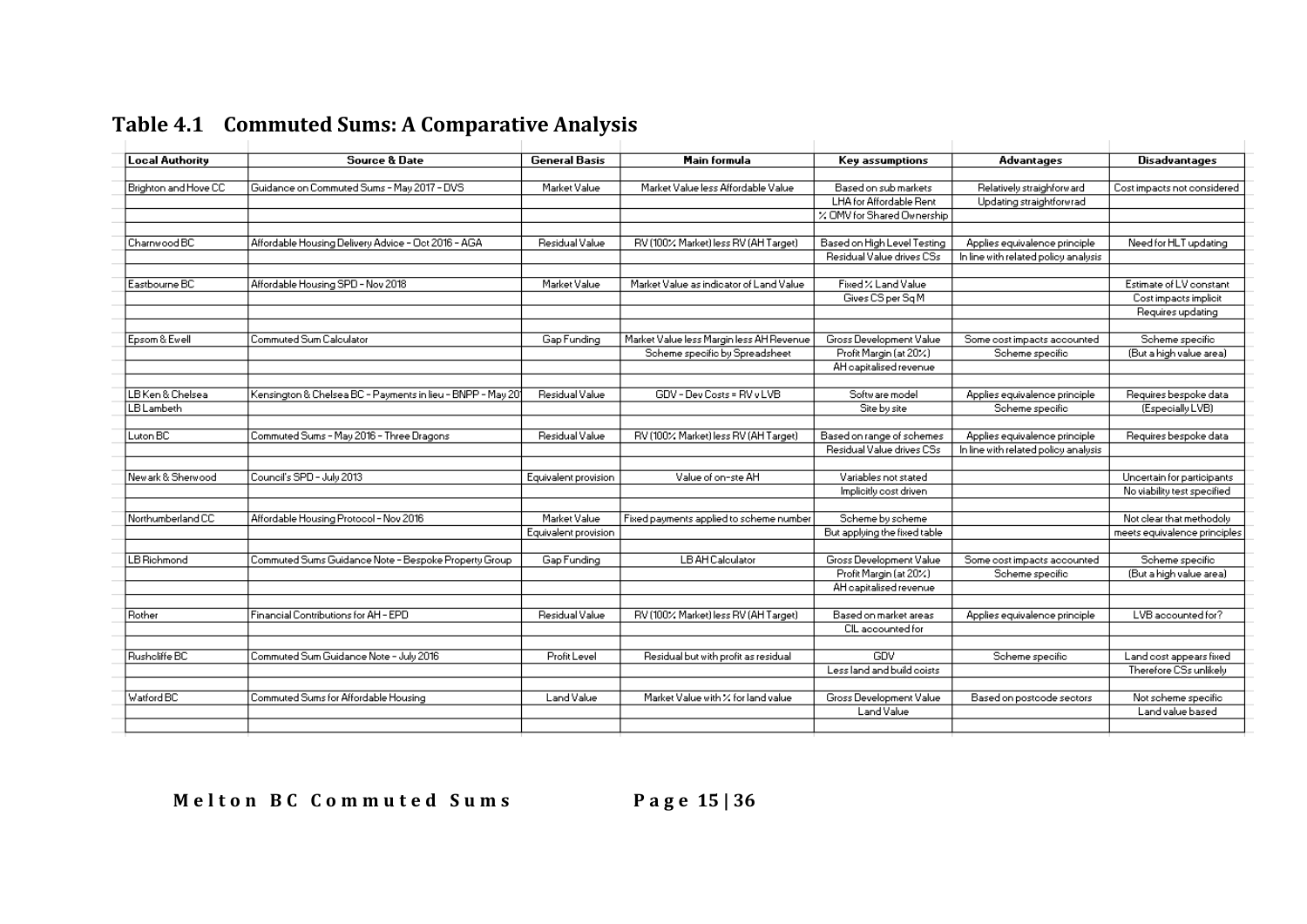#### **Value driven approaches**

- 4.20 Value driven approaches adopt mainly gross development of schemes as a way of determining the level of commuted sum payable. The table on the following page shows that from a reasonable sample of local authorities the GDV of a scheme features highly in determining the quantum of the commuted sum.
- 4.21 However, market value or GDV, is rarely used solely as a driver within a formula or spreadsheet. It is usually combined with another variable to work out the commuted sum payable.
- 4.22 For example, this is the approach adopted by Brighton and Hove (see table above) where the commuted sum is based on the difference between the market value of units and the value of Affordable units. This approach assumes that costs are neutral between both tenures and that profit margin doesn't feature as a critical factor. This approach is relatively straightforward, once the values are established for all tenures.
- 4.23 Alternatively market value still effectively drives the calculation of a commuted sum, but it does so in combination with land value, which is taken as a fixed percentage of market value and which then (land value) provides an indicative commuted sum. This approach is used by Eastbourne BC. The disadvantage of this approach is that % for land value appears not to vary by location but rather by dwelling type. The approach also may not produce equivalent (on and off) site outcomes.
- 4.24 A similar market driven formula is used by Northumberland where the value provides indicative commuted sums. From a reading of the Council's protocol, it is not clear how the sums relate back to market value or to meeting the need for equivalent provision elsewhere in the form of a commuted sum.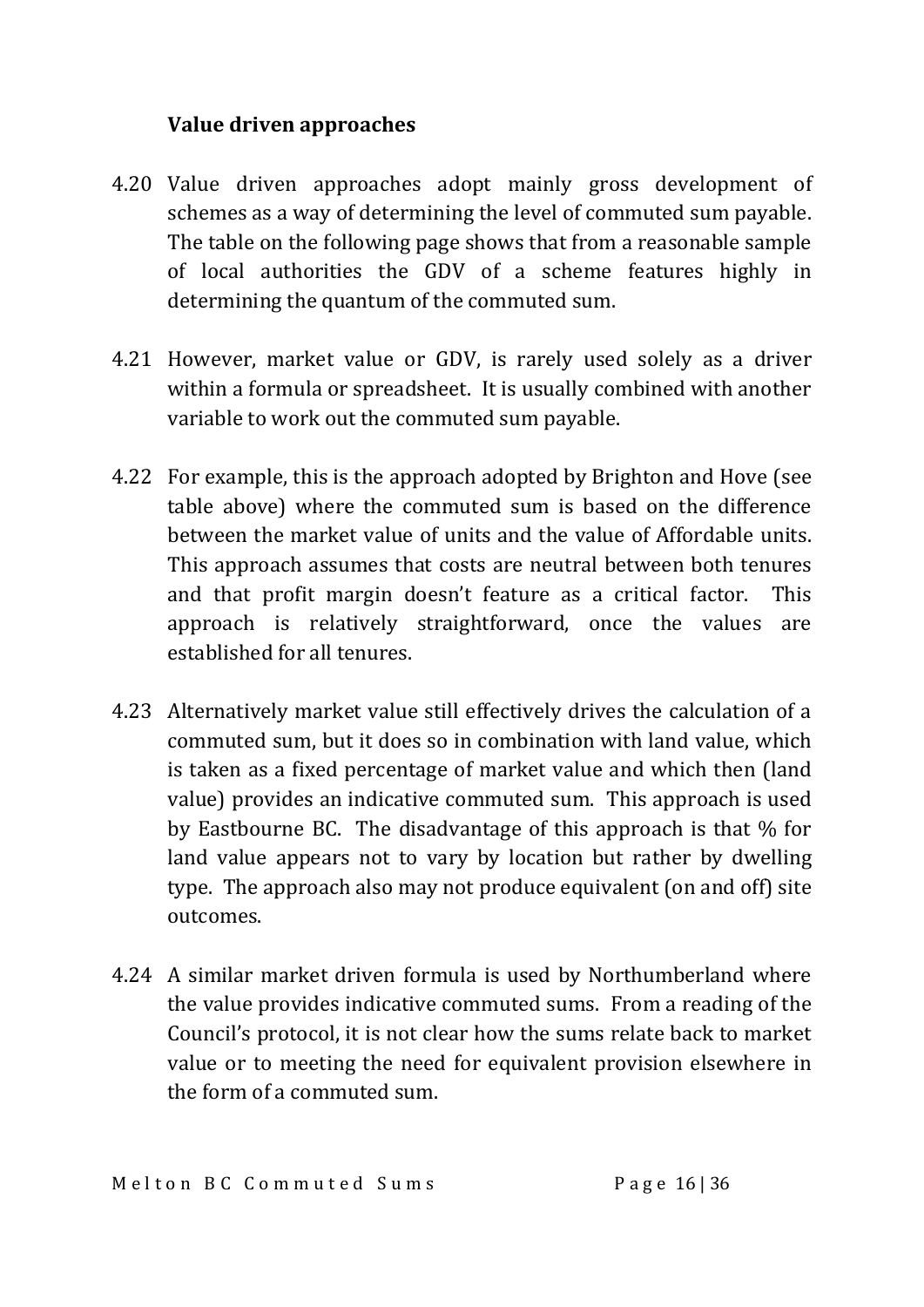#### **Gap funding approaches**

- 4.25 These are a more complex approach to determining commuted sums. From the sample of local authorities, they appear to be used more extensively in the south of England and in Greater London.
- 4.26 This model takes into account market value, Affordable Housing revenue and developer profit. It seeks, by using relatively few of the main variables affecting viability, to generate a commuted sum on the basis of the financial difference between market value, less the developer margin, and, on the other hand, the value of the Affordable Housing element. This approach has been adopted in, for example, the London Borough of Richmond and in Epsom and Ewell. Both these local authorities have a Commuted Sum Calculator that is completed by applicants on a scheme by scheme basis.
- 4.27 It is worth noting that with this type of approach, it is important that the tenure of Affordable Housing is agreed, along with the assumptions driving the value of the Affordable Housing – as the commuted sum is highly sensitive to these figures.

#### **Residual value approaches**

4.28 These approaches are without question the 'purest' type of commuted sum calculation in that, if adopted comprehensively, they catch all the variables in the viability equation, and deliver a sum that will put the land owner in the same financial position whether there is an on, or, off site Affordable Housing contribution.

The mechanics of the calculation are set out in the approach below.

The commuted sum is calculated as follows:

Step 1 Calculate scheme Residual Value assuming no Affordable Housing;

Melton BC Commuted Sums<br>
Page 17136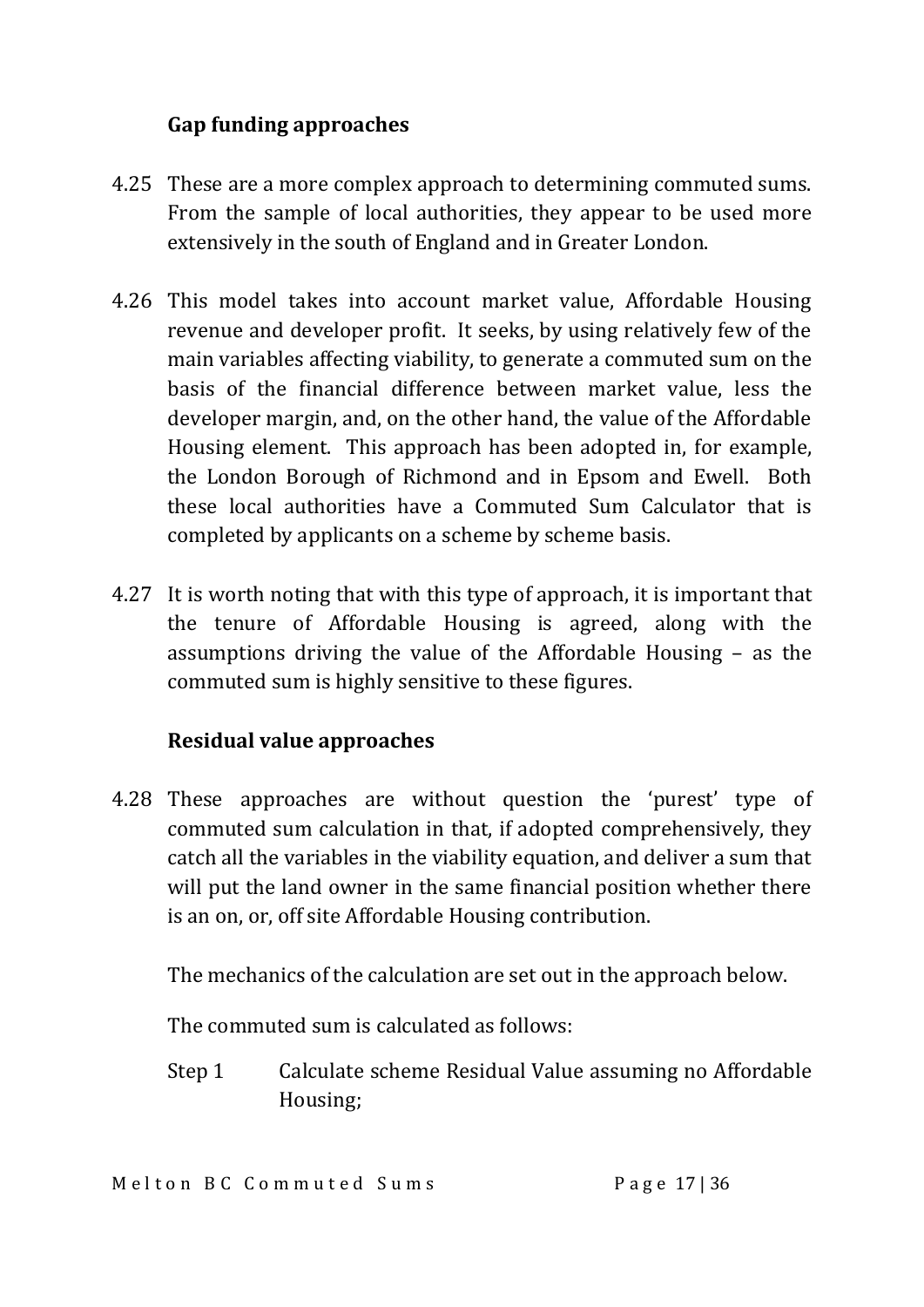- Step 2 Calculate scheme Residual Value assuming an Affordable Housing contribution is made;
- Step 3 Calculate the difference between the figures produced at Step 1 and Step 2.

*Example:*

| RV with affordable housing                | £2.0 million |
|-------------------------------------------|--------------|
| RV with no affordable housing             | £2.5 million |
| Commuted sum (difference between the two) | £500,000     |

- 4.29 This approach can be worked up into, for example, a commuted sum per unit, or commuted sum per square metre (as with the Community Infrastructure Levy).
- 4.30 This approach is adopted in a number of studies and policies; notably (please see the table above), Charnwood BC, Luton BC and Rother.
- 4.31 A derivative of this approach is used by LB Kensington and Chelsea and LB Lambeth which adopt a similar spreadsheet which can be adjusted on a scheme by scheme basis for prices, costs, margins, Affordable Housing revenue and land value benchmark.

#### **Other approaches**

4.32 From the web survey a number of other approaches were identified, some being derivatives of the main approaches. One approach (Rushcliffe BC) appears to use the profit margin as the driver of whether or not a commuted sum is viable, where land acquisition price is fixed. It is envisaged that such an approach would provide many challenges for the authority in delivering commuted sums.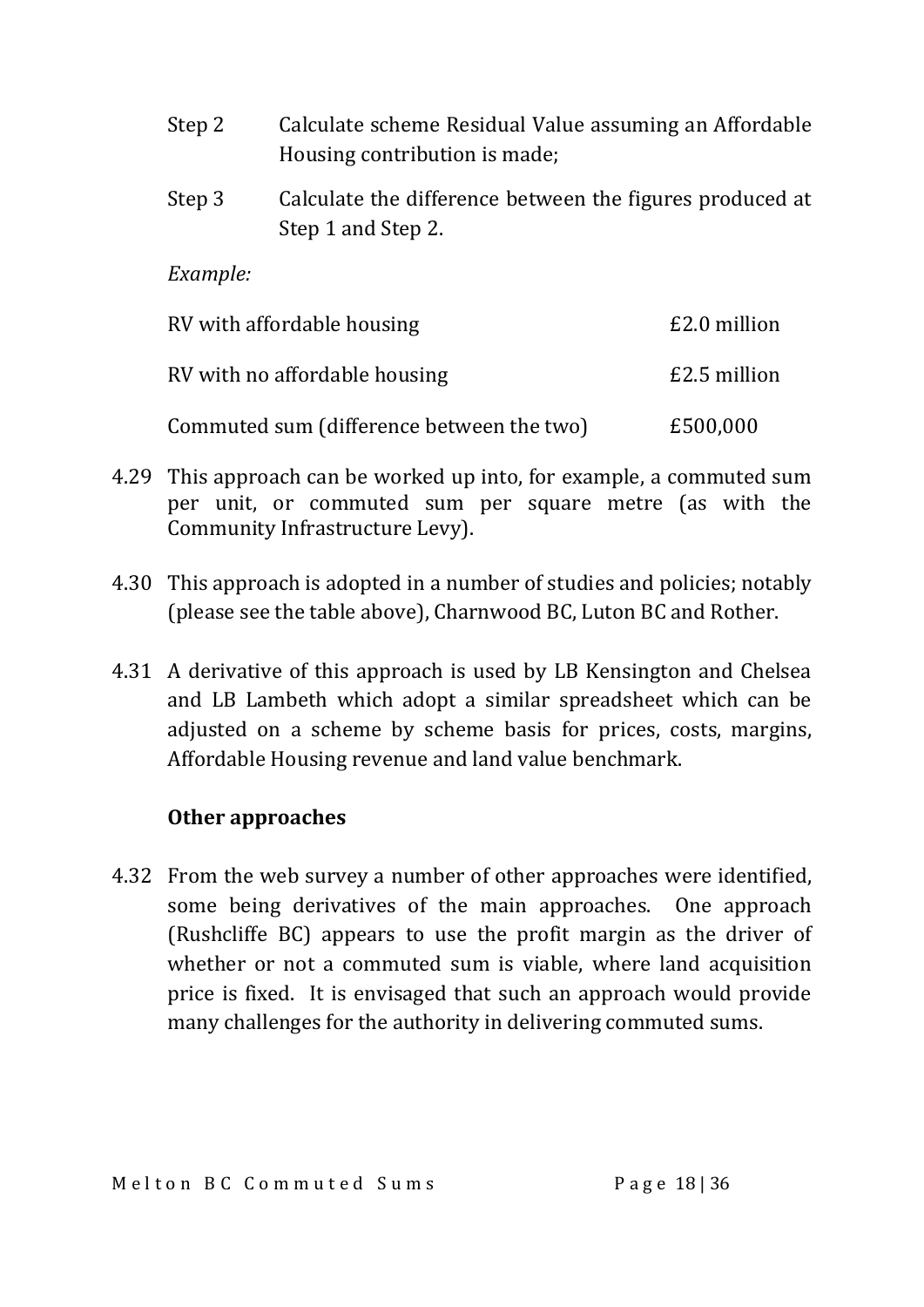#### **5 Recommended approach for Melton BC on commuted sums**

- 5.1 Having reviewed the different approaches adopted both within Leicestershire and nationally, the approach recommended for the Council is set out hereafter.
- 5.2 The approach recommended is based on placing the land owner (from whom the Affordable Housing contribution should emanate) in precisely the same financial position whether there is an on-site Affordable Housing contribution, or a payment-in-lieu.
- 5.3 The approach involves running residual appraisals for all market locations and at a range of Affordable Housing targets – 0% to 40% (at 10% intervals). This analysis is based on high level testing of a notional one hectare site at 30 dwellings per hectare (typical family type housing scheme).

#### **Key input assumptions**

5.4 The analysis is based on data developed in conjunction with Cushman and Wakefield, who are currently working on the Local Plan and in particular, Affordable Housing and CIL (Community Infrastructure Levy) policies.

#### **Values**

5.5 Indicative values are shown in the table (5.1) below:

|  |  | Table 5.1 Indicative sales values across the Melton BC area |
|--|--|-------------------------------------------------------------|
|--|--|-------------------------------------------------------------|

| <b>Sub Markets</b>                                                                           | <b>Detached</b>  |       | <b>Semis</b> | <b>Terraces</b> |       | <b>Flats</b>                                                                                                |          |          |
|----------------------------------------------------------------------------------------------|------------------|-------|--------------|-----------------|-------|-------------------------------------------------------------------------------------------------------------|----------|----------|
|                                                                                              | 5 Bed            | 4 Bed | 3 Bed        | 3 Bed           | 3 Bed | 2 Bed                                                                                                       | 2 Bed    | 1 Bed    |
|                                                                                              | £382,000         |       |              |                 |       | $E339,000$ $E268,000$ $E232,000$ $E220,000$ $E192,000$                                                      | £181,000 | £127,000 |
| 2                                                                                            | £336,000 $\vert$ |       |              |                 |       | £298,000 $\vert$ £236,000 $\vert$ £204,000 $\vert$ £194,000 $\vert$ £169,000 $\vert$                        | £159,000 | £112,000 |
|                                                                                              |                  |       |              |                 |       | $\frac{1298,000}{2296,000}$ $\frac{1264,000}{2090,000}$ $\frac{1209,000}{2181,000}$ $\frac{1272,000}{2000}$ | £141,000 | £99,000  |
| 4; Melton Urban Area & SNs   £267,000   £237,000   £188,000   £162,000   £154,000   £135,000 |                  |       |              |                 |       |                                                                                                             | £127,000 | £89,000  |

Source: Cushman and Wakefield, 2018; average values

Melton BC Commuted Sums<br>
Page 19 | 36 5.6 These are based on the following unit sizes (Table 5.2):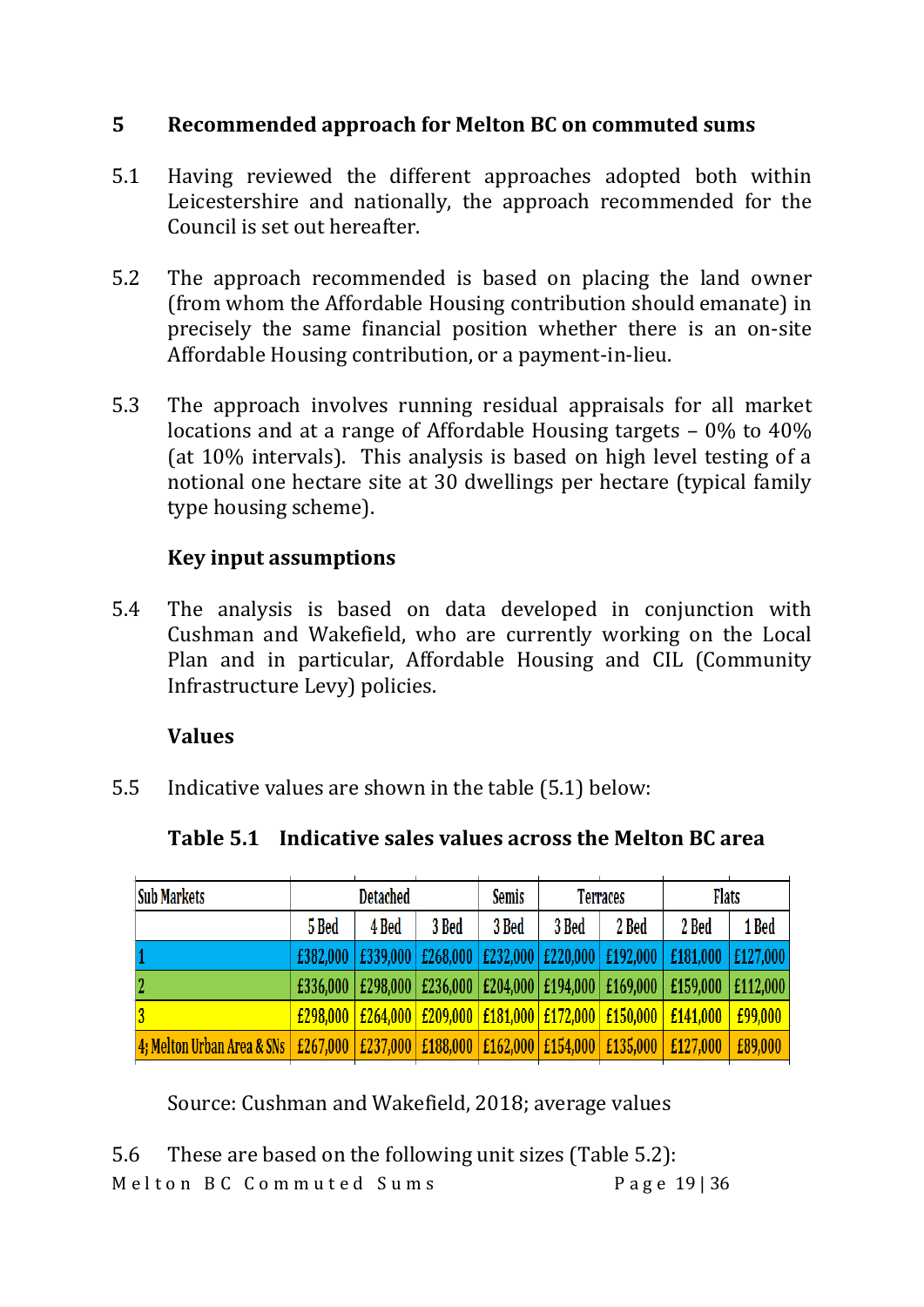#### **Table 5.2 Unit sizes**

| Dwelling Types | <b>Sizes</b> |
|----------------|--------------|
| 2 Bed Flats    | 66           |
| 2 Bed Terraces | 68           |
| 3 Bed Terraces | 80           |
| 3 Bed Semis    | 80           |
| 3 Bed Detached | 95           |
| 4 Bed Detached | 112          |
| 5 Bed Detached | 121          |

Source: National Space Standards; Developer schemes.

#### **Costs**

5.7 The following costs have been adopted (Table 5.3):

|                        | <b>Baseline</b>                                                               | 10% Externals     | Total  |  |
|------------------------|-------------------------------------------------------------------------------|-------------------|--------|--|
|                        |                                                                               |                   |        |  |
| Less than 80 Dwellings | £1,173                                                                        | £117              | £1,290 |  |
| More than 80 Dwellings | £883                                                                          | £88               | £971   |  |
|                        |                                                                               |                   | £1,131 |  |
| 5% Contingency         |                                                                               |                   | £1,187 |  |
|                        |                                                                               |                   |        |  |
|                        | Source: Cushman and Wakefield (May 2017)                                      |                   |        |  |
|                        |                                                                               |                   |        |  |
|                        | Costs uplifted by 5% from the Revised Local Plan and CIL Levy Viability Study |                   |        |  |
|                        |                                                                               |                   |        |  |
|                        | <b>Professional Fees</b>                                                      | 6%                |        |  |
|                        | Contingency                                                                   | 5%                |        |  |
|                        | Marketing                                                                     | 3.50%             |        |  |
|                        | Purchaser Cost (Land)                                                         | 6.80%             |        |  |
|                        | Finance                                                                       | 6.50%             |        |  |
|                        | Market Margin                                                                 | 20%               |        |  |
|                        | <b>AH</b> Margin                                                              | 6%                |        |  |
|                        |                                                                               |                   |        |  |
|                        | Other S.106                                                                   | $£1,000$ per unit |        |  |
|                        |                                                                               |                   |        |  |

5.8 As can be seen from the screenshot, the construction costs have been taken as an average of all costs provided to Cushman and Wakefield.

Melton BC Commuted Sums<br>
Page 20 | 36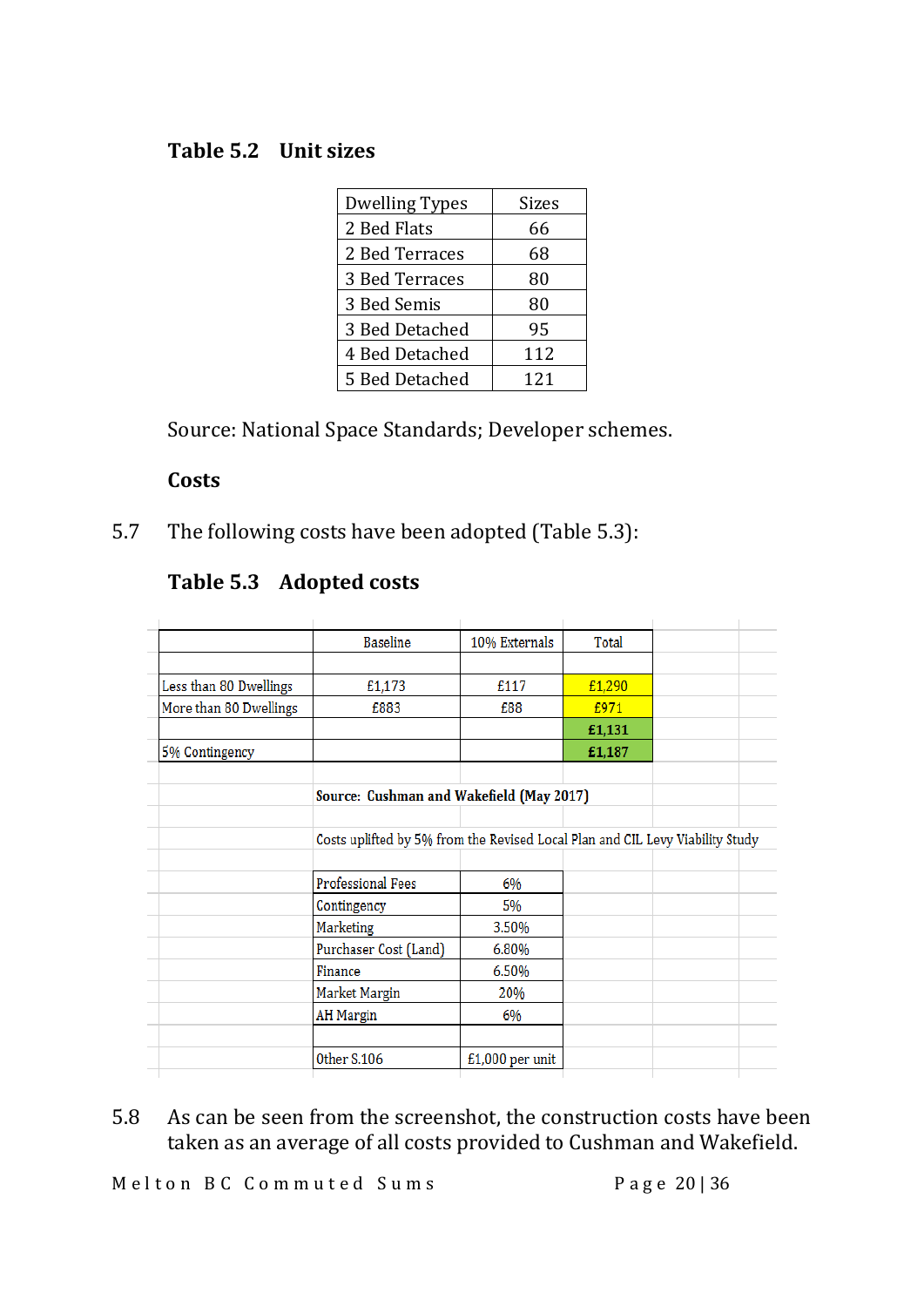5.9 There are then a number of additional costs which relate to items such as professional fees, marketing and finance.

#### **Affordable housing revenue**

5.10 The assumptions on the Affordable Housing revenue are set out in Table 5.4 below:

|                                | <b>Transfer Value</b> |
|--------------------------------|-----------------------|
| <b>Value Area 1</b>            | £131,000              |
| <b>Value Area 2</b>            | £120,000              |
| <b>Value Area 3</b>            | £113,000              |
| <b>Value Area 4</b>            | £120,000              |
| <b>Melton Urban Area &amp;</b> |                       |
| <b>SN<sub>S</sub></b>          | £85,000               |

#### **Table 5.4 Affordable Housing revenue**

5.11 These are based on the policy testing work carried by Cushman and Wakefield. The values are blended revenues for an Affordable Housing unit taking into account the tenure split and the value areas. The C and W values in turn are based on a proportion of open market value, where Affordable Home Ownership is at 80% of open market value; where Affordable Rent is at 42% of OMV and where Shared Ownership is at 65% of OMV.

#### **Residual values: the basis of commuted sums payable**

- 5.12 In order to calculate indicate commuted sums for the Council sub markets, it has been necessary to assess residual values across a range of circumstances. This has been done by running a residual development appraisal model (Toolkit) on the basis of a notional one hectare site, at an assumed density of 30 dwellings per hectare.
- 5.13 The results are shown on the following page in Table 5.5: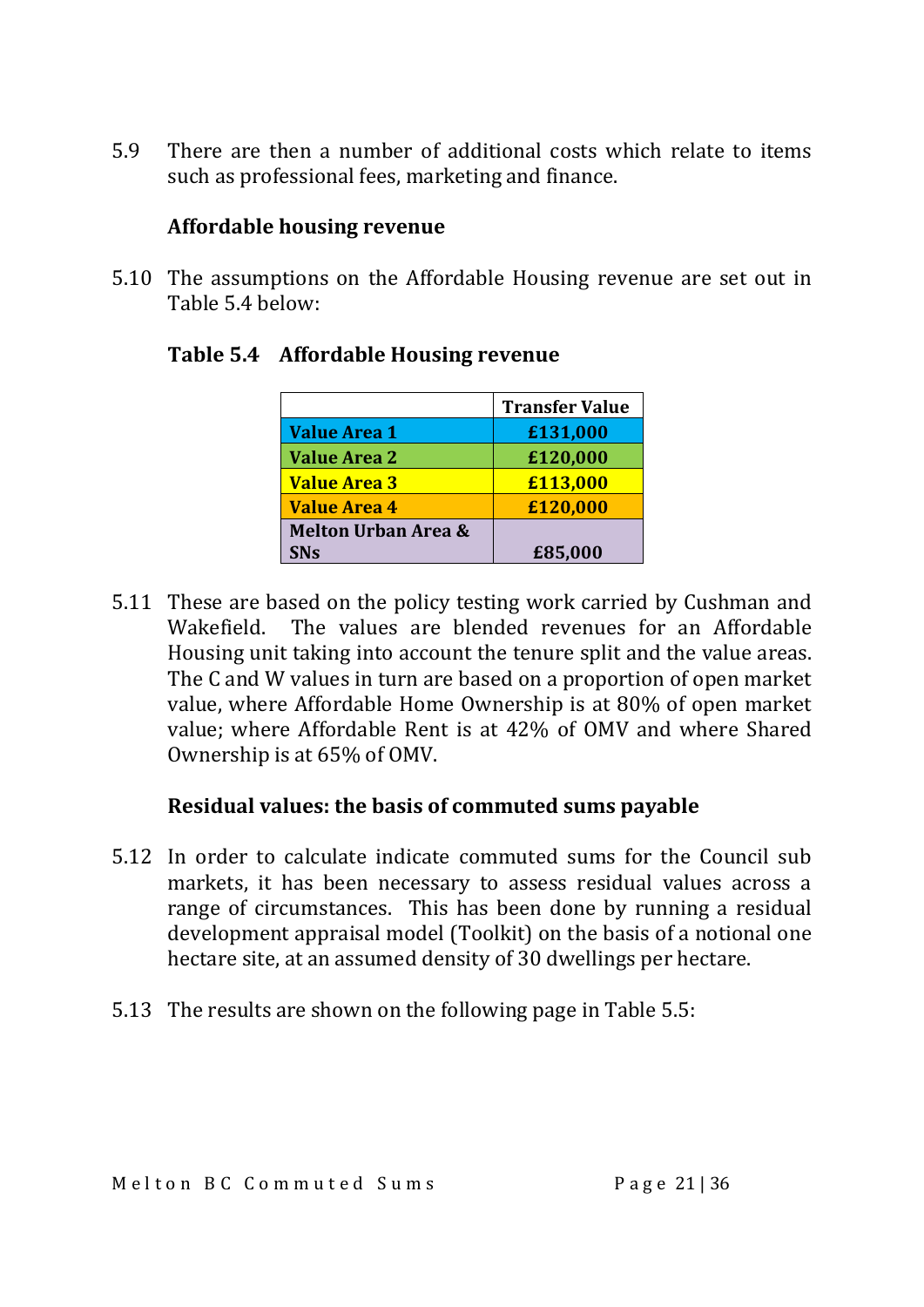| <b>Value Areas</b>       |       | Percentage Affordable Housing |                                                  |       |          |       |       | <b>Differentials</b> |       |
|--------------------------|-------|-------------------------------|--------------------------------------------------|-------|----------|-------|-------|----------------------|-------|
|                          | 0%    | 10%                           | 20%                                              | 30%   | 40%      | 10%   | 20%   | 30%                  | 40%   |
| Value Area 1             | £2.13 | £1.95                         | £1.75                                            | £1.57 | £1.38    | £0.18 | £0.38 | £0.56                | £0.75 |
| Value Area 2             | £1.50 | £1.35                         | £1.19                                            | £1.04 | £0.88    | £0.15 | £0.31 | £0.46                | £0.62 |
| Value Area 3             | £0.98 | £0.86                         | £0.74                                            | £0.62 | £0.49    | £0.12 | £0.24 | £0.36                | £0.49 |
| Value Area 4             | £0.56 | £0.50                         | £0.44                                            | £0.38 | £0.32    | £0.06 | £0.12 | £0.18                | £0.24 |
| <b>Melton Urban Area</b> | £0.56 | £0.41                         | £0.25                                            | £0.10 | $-E0.06$ | £0.15 | £0.31 | £0.46                | £0.62 |
| <b>SNs</b>               | £0.56 | £0.41                         | £0.25                                            | £0.10 | $-E0.06$ | £0.15 | £0.31 | £0.46                | £0.62 |
|                          |       |                               |                                                  |       |          |       |       |                      |       |
|                          |       |                               | Residual Values per One Hectare site (£ million) |       |          |       |       |                      |       |

# **Table 5.5 Residual values (notional one hectare site)**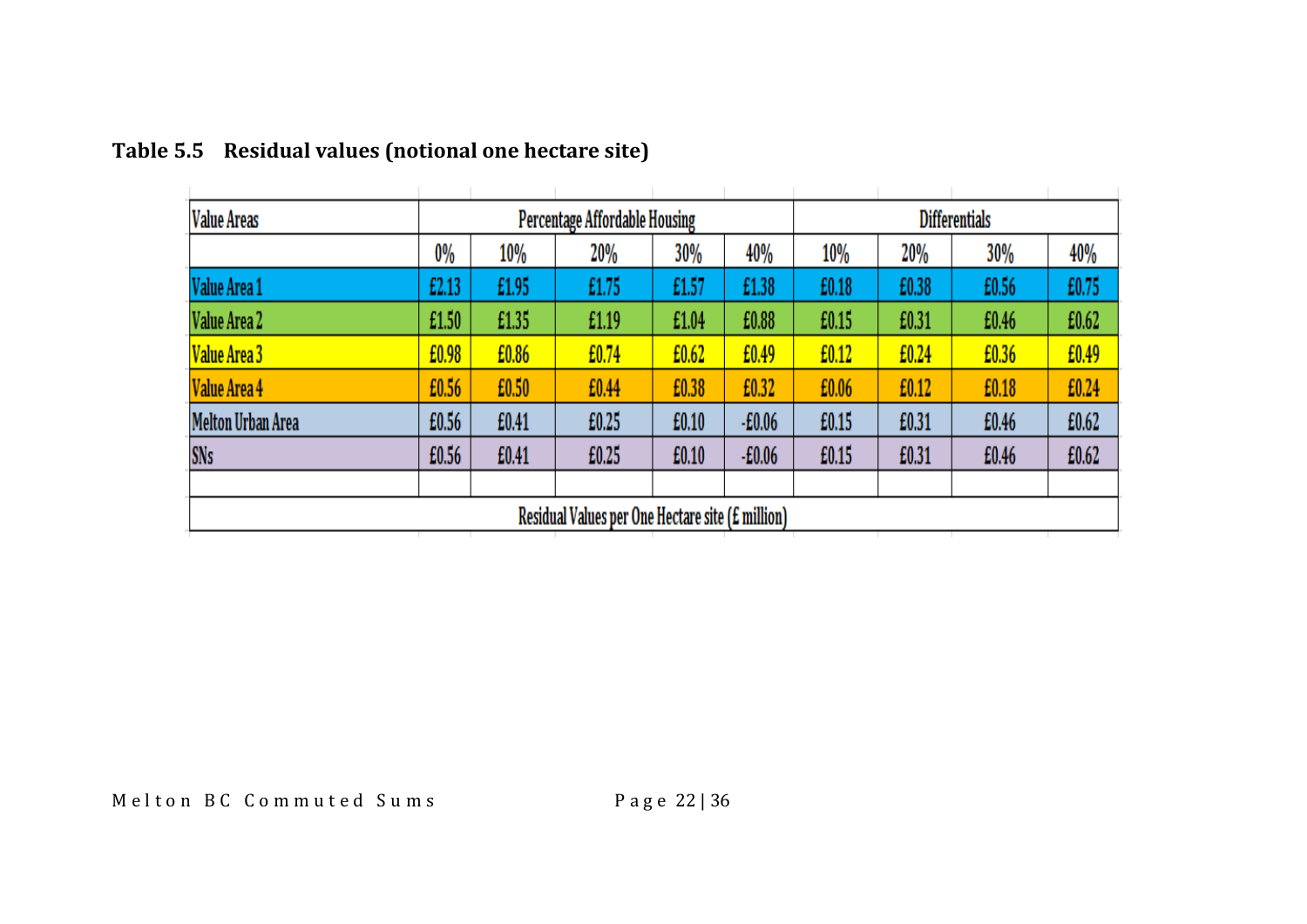- 5.14 This shows a range of results all expressed in terms of £ million per hectare.
- 5.15 It can be seen that the residual values (RVs) vary significantly between the Value Areas. For example, the RV at 40% Affordable Housing in Value Area 1 is over twice as high (£1.38 million) as in Value Area 4/Melton UA at nil Affordable Housing (£0.56 million).
- 5.16 Residual values look low in the Value Area 4 and Melton UA locations.
- 5.17 The right part of the table on the previous page sets out the RV differentials. These are the differences between different percentages of Affordable Housing. For example (Value Area 1) £180,000, which is the difference in RV between 0% Affordable Housing and 10% Affordable Housing.
- 5.18 As another example, the figure of £240,000 which is the difference between 0% Affordable Housing and 40% Affordable Housing in Value Area 4.
- 5.19 These differentials are key to setting a commuted sum figure as they represent the impact of Affordable Housing on the residual value of a scheme.
- 5.20 The table (Table 5.6) on the following page looks at the impact on a per unit basis. This takes the RV and divides it by the number of Affordable Housing units.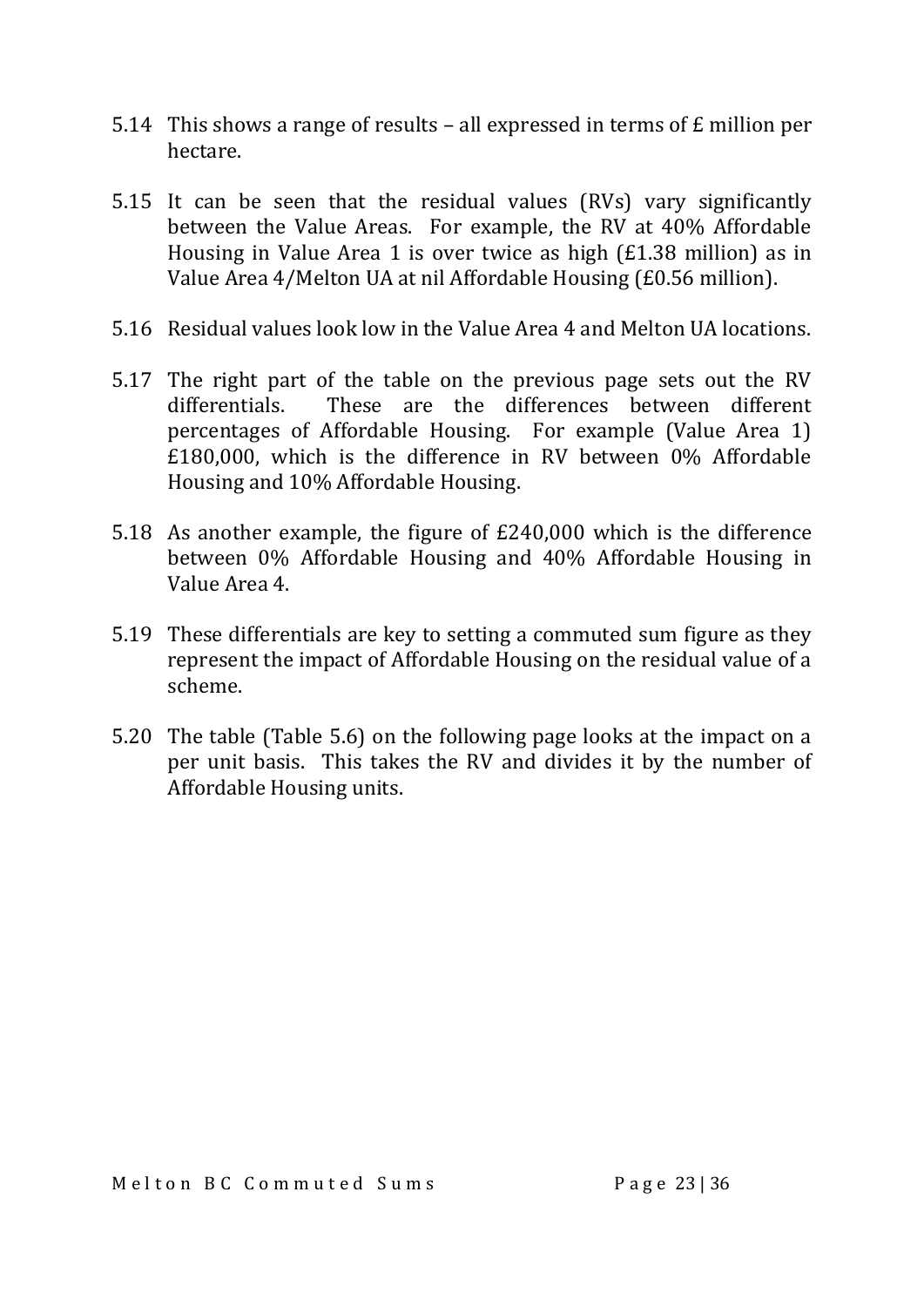| 10% AH                             | RV    | <b>No AH Units</b>      | <b>Differ per Unit</b> |         |
|------------------------------------|-------|-------------------------|------------------------|---------|
| <b>Value Area 1</b>                | £0.18 | з                       | £60,000                |         |
| <b>Value Area 2</b>                | £0.15 | 3                       | £50,000                |         |
| <b>Value Area 3</b>                | £0.12 | $\overline{\mathbf{3}}$ |                        |         |
| <b>Value Area 4</b>                |       | 3                       | £40,000                |         |
|                                    | £0.06 | 3                       | £20,000                |         |
| <b>Melton Urban Area</b>           | £0.15 | 3                       | £50,000                |         |
| <b>SNs</b>                         | £0.15 |                         | £50,000                |         |
| 20% AH                             | RV    | <b>No AH Units</b>      | <b>Differ per Unit</b> |         |
| <b>Value Area 1</b>                | £0.38 | 6                       | £63,333                |         |
| <b>Value Area 2</b>                | £0.31 | 6                       | £51,667                |         |
| <b>Value Area 3</b>                | £0.24 | 6                       | £40,000                |         |
| <b>Value Area 4</b>                | £0.12 | 6                       | £20,000                |         |
| <b>Melton Urban Area</b>           | £0.31 | 6                       | £51,667                |         |
| <b>SN<sub>s</sub></b>              | £0.31 | 6                       | £51,667                |         |
| 30% AH                             | RV    | <b>No AH Units</b>      | <b>Differ per Unit</b> |         |
| <b>Value Area 1</b>                | £0.56 | 9                       | £62.222                |         |
| <b>Value Area 2</b>                | £0.46 | 9                       | £51,111                |         |
| <b>Value Area 3</b>                | £0.36 | 9                       | £40,000                |         |
| <b>Value Area 4</b>                | £0.18 | 9                       | £20,000                |         |
| <b>Melton Urban Area</b>           | £0.46 | 9                       | £51,111                |         |
| <b>SNs</b>                         | £0.46 | 9                       | £51,111                |         |
| 40% AH                             |       | <b>No AH Units</b>      | <b>Differ per Unit</b> |         |
| Value Area 1                       | £0.75 | 12                      | £62,500                |         |
| <b>Value Area 2</b>                | £0.62 | 12                      | £51,667                |         |
| <b>Value Area 3</b>                | £0.49 | 12                      | £40,833                |         |
| <b>Value Area 4</b>                | £0.24 | 12                      | £20,000                |         |
| <b>Melton Urban Area</b>           | £0.62 | 12                      | £51,667                |         |
| <b>SNs</b>                         | £0.62 | 12                      | £51,667                |         |
|                                    |       |                         |                        |         |
| Averages                           |       |                         |                        | Say     |
| <b>Value Area 1</b>                |       |                         | £62,014                | £62,000 |
| <b>Value Area 2</b>                |       |                         | £51,111                | £51,000 |
| <b>Value Area 3</b>                |       |                         | £40,208                | £40,000 |
| <b>Value Area 4</b>                |       |                         | £20,000                | £20,000 |
| <b>Melton Urban Area &amp; SNs</b> |       |                         | £51,111                | £51,000 |
| Melton Urban Area & SNs            |       |                         | £51,111                | £51,000 |
|                                    |       |                         |                        |         |

#### **Table 5.6 Impacts on residual value per AH unit**

- 5.21 This suggests (please see table at the bottom of the screenshot), indicative commuted sums in the range £62,000 per unit (Value Area 1) through to £20,000 per unit (Value Area 4).
- 5.22 These figures represent the financial impact of exchanging one Affordable Housing unit on site for one Market unit on site and hence in turn, represent, an equivalent payment as a commuted sum.
- 5.23 The figures also represent the sum of money that the Council would require, across the range of Value Areas, to develop one Affordable dwelling. This is because the figures account of all sides of the residual valuation equation, namely values and costs for Market Housing and values and costs for Affordable Housing.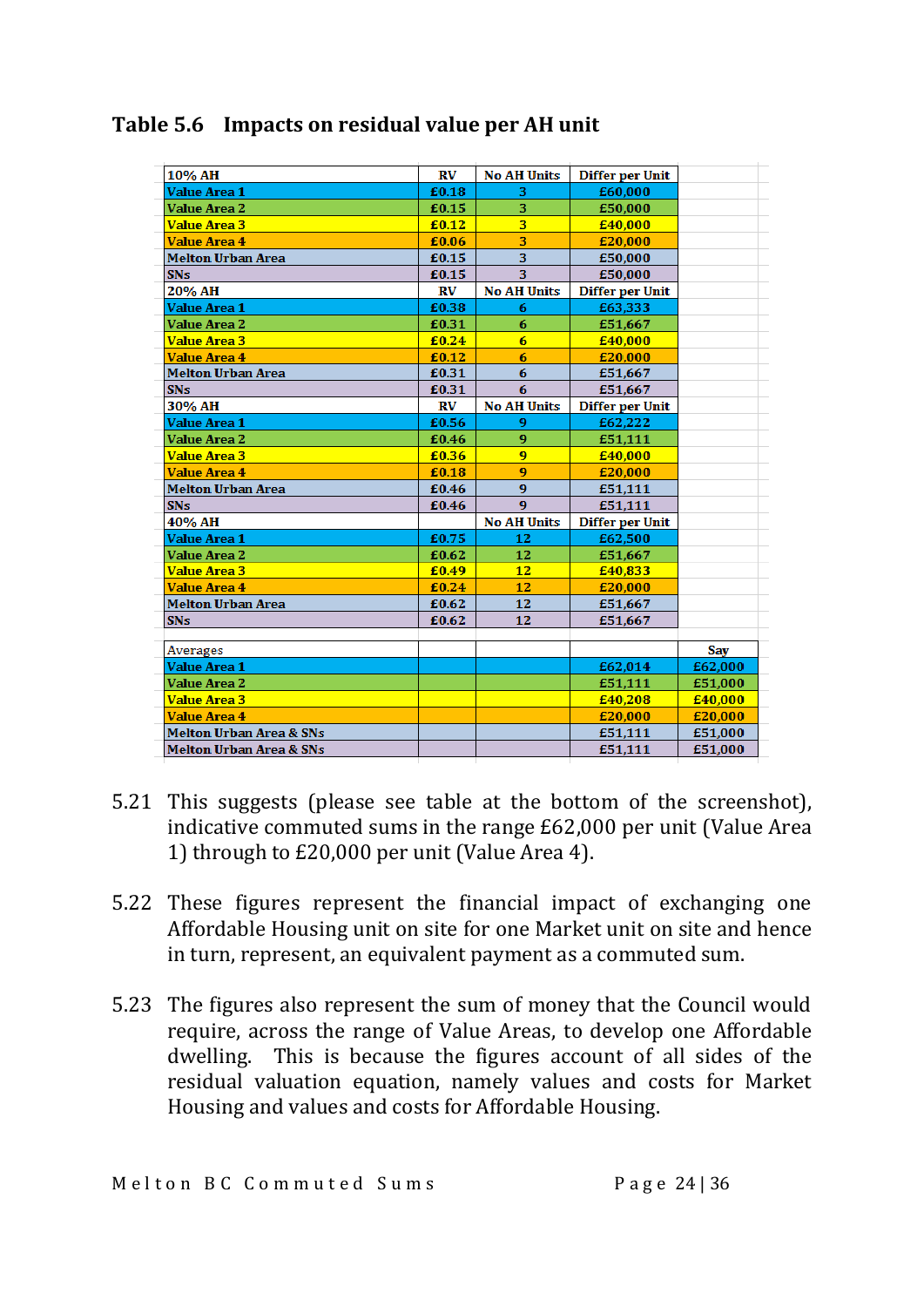5.24 The figure sought, therefore covers both the land element for an Affordable dwelling, as well as the financial gap between what a housing association would pay for an Affordable unit and the cost of providing it.

#### **Examples in practice**

5.25 The application of the figure is straightforward. Set out below are some hypothetical examples (Table 5.6):

|                 |                     | <b>Examples</b> |                                                         |                 |                 |
|-----------------|---------------------|-----------------|---------------------------------------------------------|-----------------|-----------------|
|                 |                     |                 |                                                         |                 |                 |
|                 | Value Area 1        |                 | <b>Value Area 2</b>                                     |                 | Melton UA & SNs |
|                 | 12 Units            |                 | 20 Units                                                |                 | 15 Units        |
|                 | 40% AH              |                 | 32% AH                                                  |                 | 10% AH          |
|                 |                     |                 |                                                         |                 |                 |
|                 | 12                  |                 | 20                                                      |                 | 15              |
|                 | 0.4                 |                 | 0.32                                                    |                 | 0.1             |
|                 | 4.8                 |                 | 6.4                                                     |                 | 1.5             |
|                 | £62,000             |                 | £51,000                                                 |                 | £51,000         |
| <b>Comm Sum</b> | £297,600            | <b>Comm Sum</b> | £326,400                                                | <b>Comm Sum</b> | £76,500         |
|                 |                     |                 |                                                         |                 |                 |
|                 | <b>Value Area 3</b> |                 | <b>Value Area 4</b>                                     |                 |                 |
|                 | 25 Units            |                 | 85 Units                                                |                 |                 |
|                 | 25% AH              |                 | 15% AH                                                  |                 |                 |
|                 |                     |                 |                                                         |                 |                 |
|                 | 25 <sub>1</sub>     |                 | 85                                                      |                 |                 |
|                 | 0.25                |                 | 0.15                                                    |                 |                 |
|                 | 6.25                |                 | 12.75                                                   |                 |                 |
|                 | £40,000             |                 | £20,000                                                 |                 |                 |
| <b>Comm Sum</b> | £250,000            | <b>Comm Sum</b> | £255,000                                                |                 |                 |
|                 |                     |                 |                                                         |                 |                 |
|                 |                     |                 | NB: % here are hypothetical & subject to policy changes |                 |                 |

**Table 5.6 Examples for calculating commuted sums**

- 5.26 As one example (Value Area 1), for a scheme of 12 units, with a 40% Affordable Housing contribution, 4.8 units would be Affordable.
- 5.27 The payment in lieu or commuted sum would then be £297,600 (£62,000 x 4.8 units)
- 5.28 As another example (Value Area 2), for a scheme of 20 units, with a 32% Affordable Housing contribution, 6 units would be Affordable.
- 5.29 The payment in lieu or commuted sum would then be £326,400 (£51,000 x 6.4 units).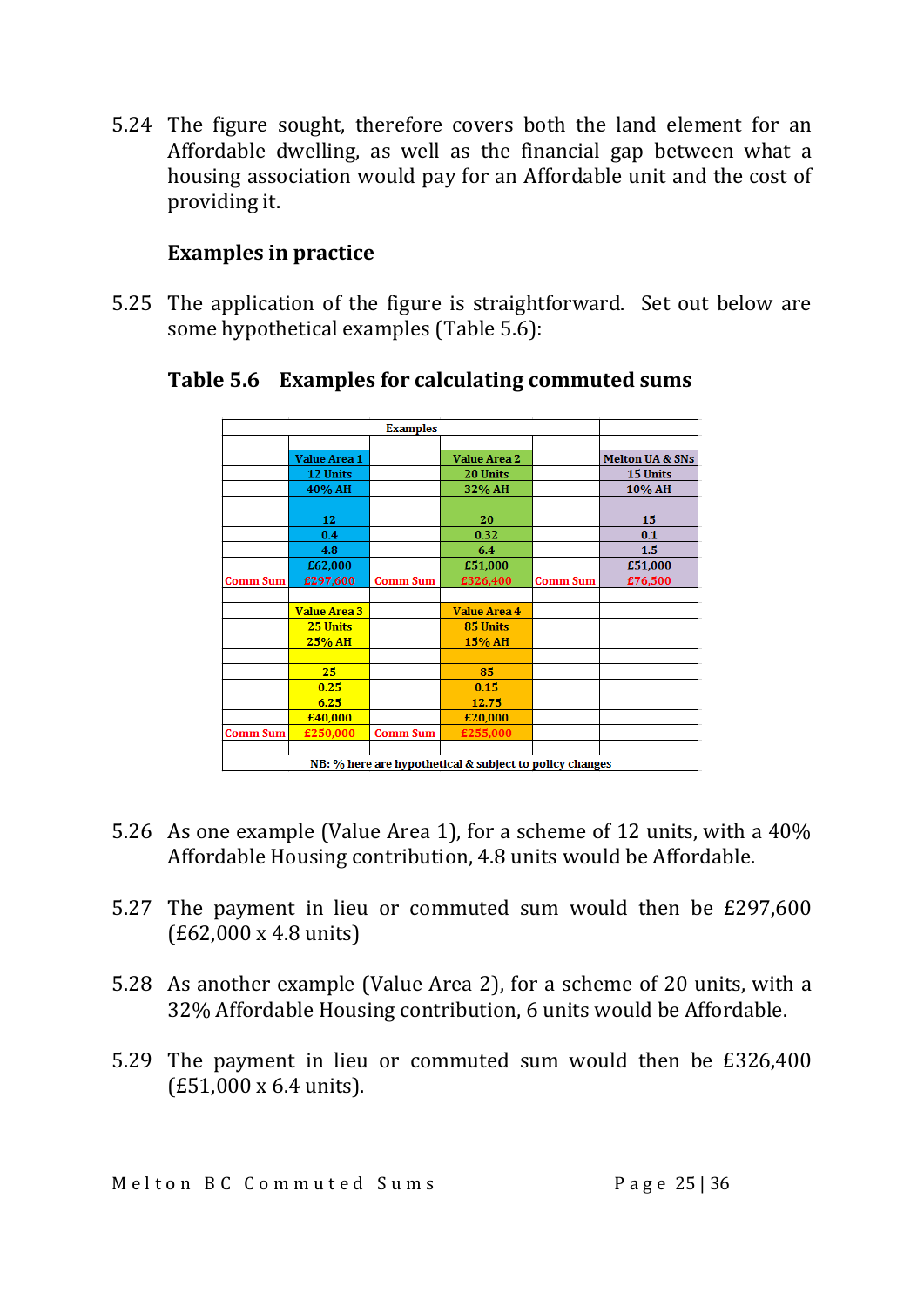5.30 These figure can be applied to any scheme, although of course the sum payable will be subject to a viability test taking into account the land value benchmark, as discussed in a previous chapter.

#### **Commuted sums set by unit type and by unit type on a square metre basis**

- 5.31 I have utilised the baseline analysis to develop indicative commuted sums on a per unit: per dwelling type basis and on a per unit: per sq m basis.
- 5.32 The table (Table 5.7) on the following page sets out the indicative commuted sums. All figures as previously are by Value Area in line with the C and W study.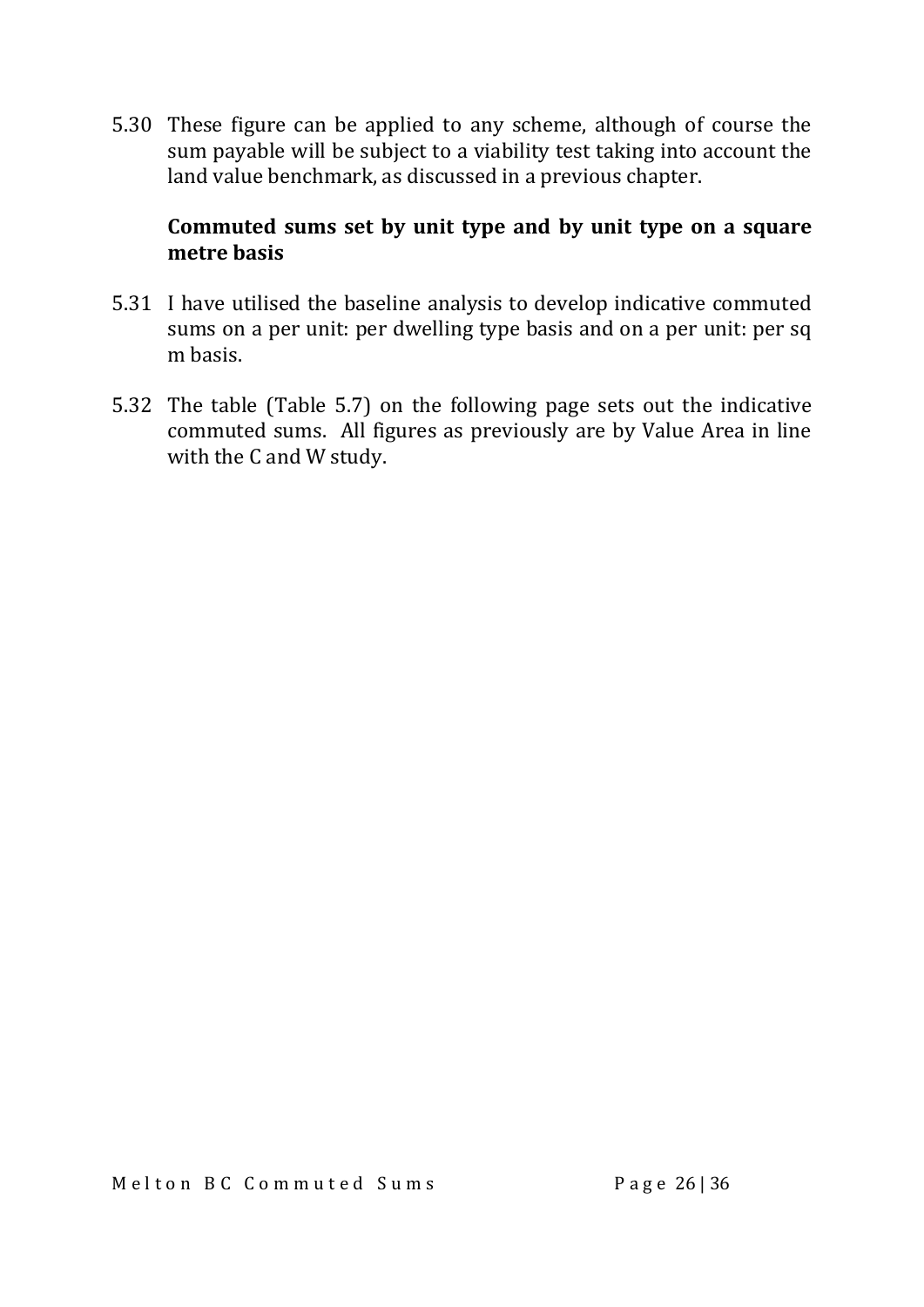| <b>Dwelling Types</b> | <b>Unit Size</b> | Value Area 1 |          |          | Value Area 2 |          | Value Area 3 | Value Area 4 |          |          | <b>Melton Mowbray</b> | <b>SNs</b> |          |
|-----------------------|------------------|--------------|----------|----------|--------------|----------|--------------|--------------|----------|----------|-----------------------|------------|----------|
|                       |                  | Per Unit     | Per Sq M | Per Unit | Per Sq M     | Per Unit | Per Sq M     | Per Unit     | Per Sq M | Per Unit | Per Sq M              | Per Unit   | Per Sq M |
|                       |                  |              |          |          |              |          |              |              |          |          |                       |            |          |
| 1 Bed Flats           | 45               | £36,000      | £800     | £29,000  | £644         | £23,000  | £511         | £12,000      | £267     | £29,000  | £644                  | £29,000    | £644     |
| 2 Bed Flats           | 64               | £51,000      | £797     | £42,000  | £656         | £33,000  | £516         | £16,000      | £250     | £42,000  | £656                  | £42,000    | £656     |
| <b>3 Bed Flats</b>    | 76               | £60,000      | £789     | £50,000  | £658         | £39,000  | £513         | £19,000      | £250     | £50,000  | £658                  | £50,000    | £658     |
| 2 Bed Terraces        | 68               | £59,000      | £868     | £44,000  | £647         | £35,000  | £515         | £17,000      | £250     | £44,000  | £647                  | £44,000    | £647     |
| <b>3 Bed Terraces</b> | 78               | £62,000      | £795     | £51,000  | £654         | £40,000  | £513         | £20,000      | £256     | £51,000  | £654                  | £51,000    | £654     |
| <b>4 Bed Terraces</b> | 106              | £84,000      | £792     | £69,000  | £651         | £54,000  | £509         | £27,000      | £255     | £69,000  | £651                  | £69,000    | £651     |
| <b>3 Bed Semis</b>    | 78               | £62,000      | £795     | £51,000  | £654         | £40,000  | £513         | £20,000      | £256     | £51,000  | £654                  | £51,000    | £654     |
| <b>4 Bed Semis</b>    | 110              | £87,000      | £791     | £72,000  | £655         | £56,000  | £509         | £28,000      | £255     | £72,000  | £655                  | £72,000    | £655     |
| <b>3 Bed Detached</b> | 96               | £76,000      | £792     | £63,000  | £656         | £49,000  | £510         | £25,000      | £260     | £63,000  | £656                  | £63,000    | £656     |
| <b>4 Bed Detached</b> | 114              | £91,000      | £798     | £75,000  | £658         | £58,000  | £509         | £29,000      | £254     | £75,000  | £658                  | £75,000    | £658     |
| <b>5 Bed Detached</b> | 125              | £99,000      | £792     | £82,000  | £656         | £64,000  | £512         | £32,000      | £256     | £82,000  | £656                  | £82,000    | £656     |

## **Table 5.7 Commuted sums per unit and by square metre by value area**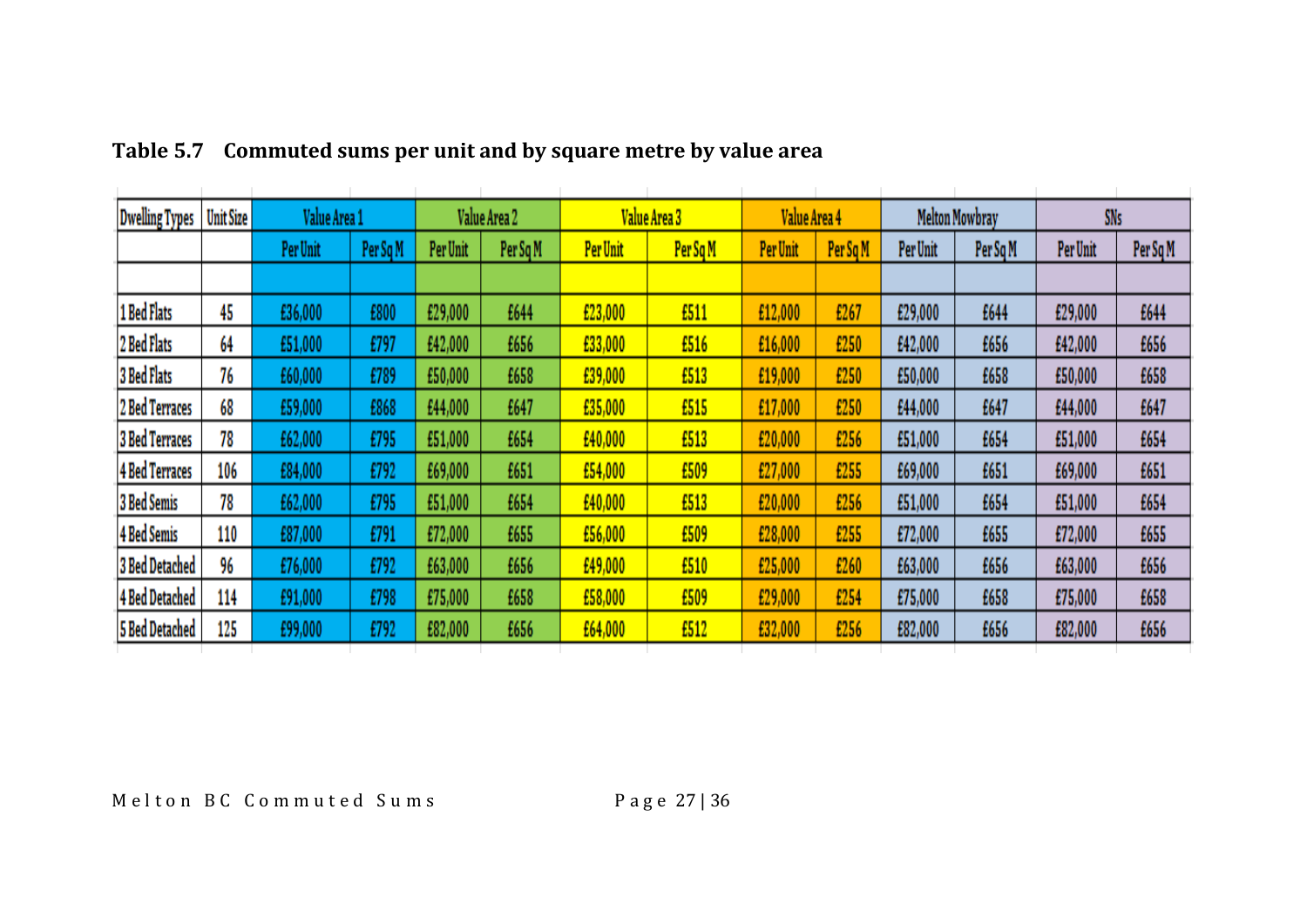- 5.33 The table allows the Council to collect sums on a per unit basis (by dwelling type) or on a per square metre basis.
- 5.34 Examples are given below (Tables 5.8 and 5.9) , beginning with the commuted sum payable on a per dwelling unit and type basis:

| Per unit by Dwelling Type basis |              |         | <b>Commuted Sum</b> |
|---------------------------------|--------------|---------|---------------------|
|                                 |              |         |                     |
| Scheme                          | 15 dwellings |         |                     |
| V Area 1                        | 40% AH       |         |                     |
|                                 |              |         |                     |
| <b>Affordable Homes</b>         | 6 units      |         |                     |
|                                 |              |         |                     |
| <b>Example</b>                  |              |         |                     |
| Terraces (2 bed)                | 3.           | £59,000 | £177,000            |
| Semis (3 bed)                   | 2            | £62,000 | £124,000            |
| Detached (4 bed)                | 1            | £91,000 | £91,000             |
|                                 | 6            |         |                     |
| <b>Commuted Sum</b>             |              |         | £392,000            |

**Table 5.8 Commuted Sum by dwelling**

5.35 Then the commuted sum payable on a per square metre per dwelling basis: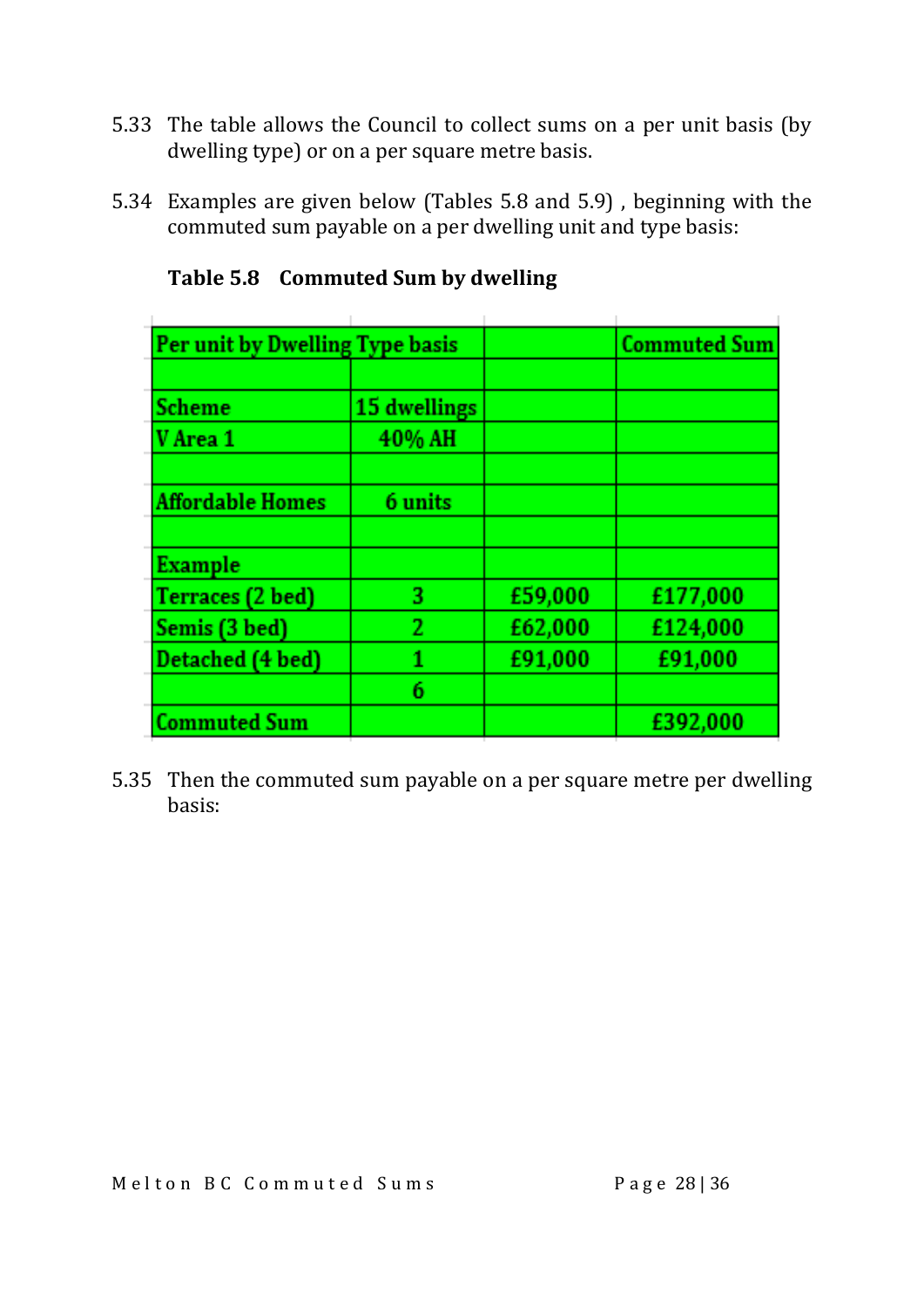| By Dwelling Type & Sq M basis |              |             |               | <b>Commuted Sum</b> |
|-------------------------------|--------------|-------------|---------------|---------------------|
|                               |              |             |               |                     |
| <b>Scheme</b>                 | 25 dwellings |             |               |                     |
| V Area 2                      | 32% AH       |             |               |                     |
|                               |              |             |               |                     |
| <b>Affordable Homes</b>       | 8 units      |             |               |                     |
|                               |              |             |               |                     |
| Example                       |              | <b>Size</b> | Rate per Sq M |                     |
| Terraces (2 bed)              | 4            | 68          | £647          | £175,984            |
| Semis (3 bed)                 | 3            | 78          | £654          | £153,036            |
| Detached (4 bed)              | 1            | 114         | £658          | £75,012             |
|                               |              |             |               |                     |
| <b>Commuted Sum</b>           |              |             |               | £404,032            |

**Table 5.8 Commuted Sum per square metre**

#### **6 Conclusions and recommendations**

#### **Summary and conclusions**

- 6.1 This report has looked at the issue of commuted sums and their potential application to the Melton Borough area. The Council are concerned to have supporting information for their emerging SPD on Affordable Housing.
- 6.2 This report has looked at the current policy approach in the Borough, the principles of viability and the delivery of commuted sums, contemporary prcatice within Leicestershire and across England, and has made recommendations on an appropriate approach for Melton Borough, taking into account the advantages and disadvantages of different approaches.

#### **Viability and commuted sums**

6.5 It is important to stress that commuted sums, even where expressed as indicative figures or formulae, are still subject to a test of viability, not least because land value benchmarks sometimes exceed residual values for some sites.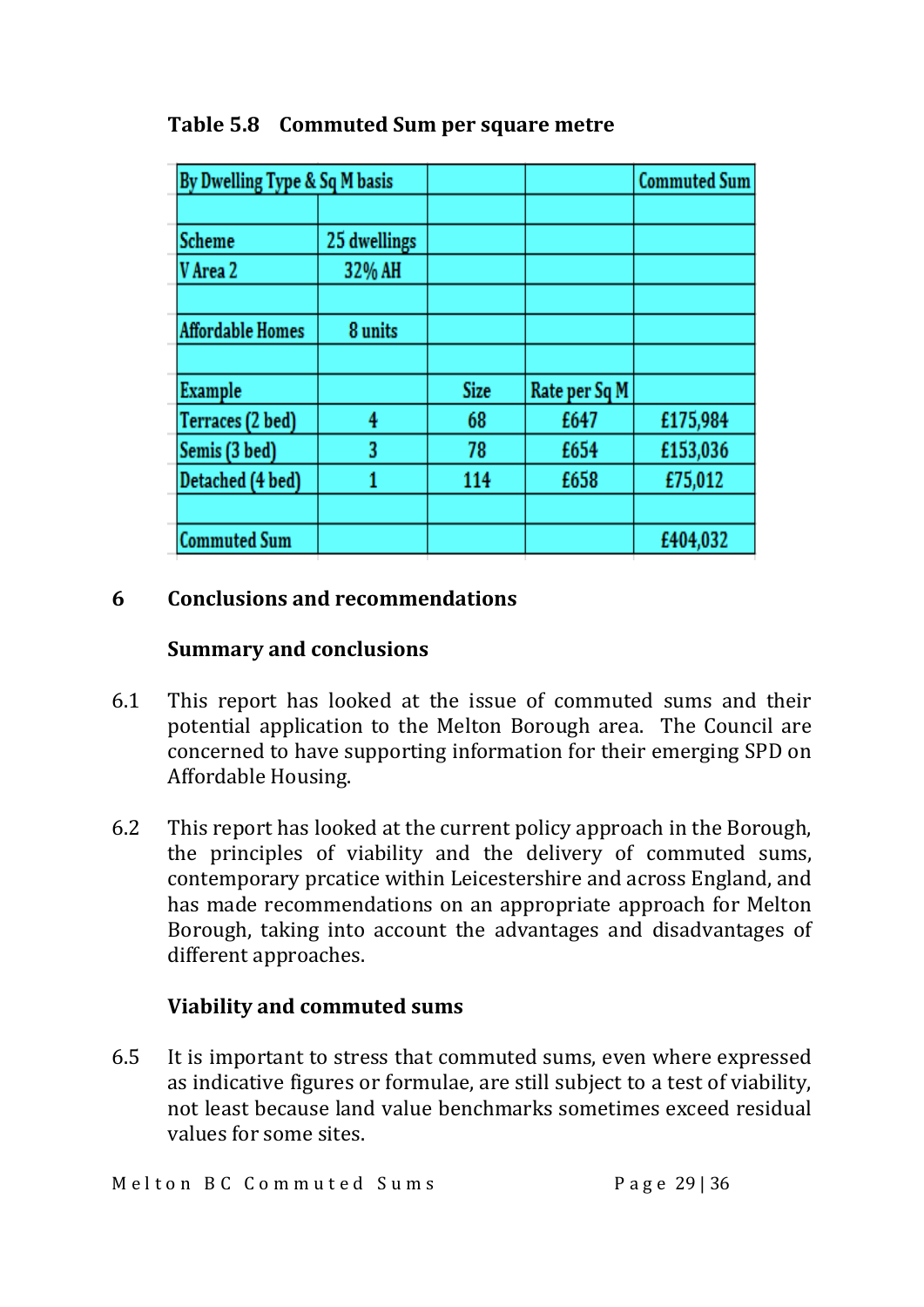- 6.6 This means that although an indicative sum can be set out (as in Chapter 5 above), a 'back stop' mechanism is sometimes needed where existing use value becomes an issue; for example with brown field sites with a high value commercial use.
- 6.7 Under these circumstances, the indicative sums may not be viable to pay, or at least only partially viable. The Council may then decide, particularly if it is a significant or substantial site, to test it on a bespoke basis.
- 6.8 There are a number of model available to do this, including the Council's own Toolkit. This was developed for the initial (Three Dragons) policy development work and included default data on prices, costs and Affordable Housing revenues. This could be updated to include current data.

#### **Approach to commuted sums**

- 6.9 Having looked in some detail at the options for setting a commuted sum, it is clear that there is by no means a consistent approach.
- 6.10 There are a number of important dimensions to consider including the number of variables to consider (some approaches use simply values, whilst others use costs as well), whether to adopt a formulaic approach or a site by site appraisal approach and if, with a formula, whether to base this on a unit or per square metre basis.
- 6.11 Simplistic appraches based just on values for example, have the drawback that the cost side of the equation is not taken into account. Gap funding approaches are used although these also tend not to take costs into account. None of these approaches provide equivalence; i.e put the land owner in the same position whether there is an on-site or a commuted sum Affordable Housing contribution. On this basis it is believed that inequities may result between land owners providing site where an on-site contribution is agreed, and others, where a commuted sum is agreed. Fairness and transparency should be sought.
- 6.12 For this reason, the approach recommended is one which delivers equivalence by using a residual valuation approach and which generates indicative commuted sums on a per unit basis. This

Melton BC Commuted Sums<br>
Page 30136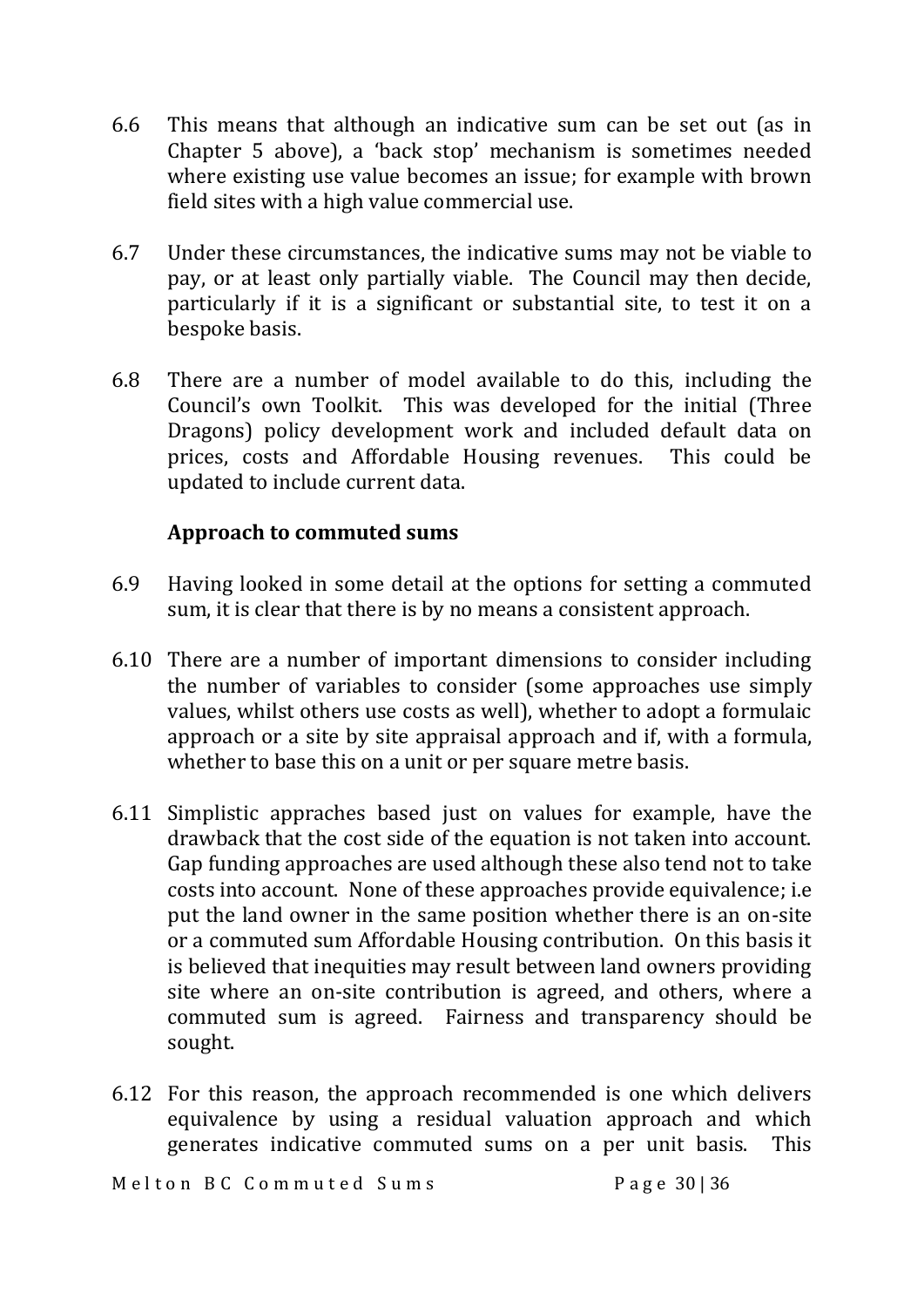approach is consistent with other local approaches (Charnwood BC were recommended this approach) as well as commuted sum approaches from further afield across England.

#### **Affordable Housing**

- 6.13 The tenure of Affordable Housing is key to the calcuation of commuted sums. It is important to recognise that central government have moved the position significantly since 2010 from traditional Social Rent to Intermediate Affordable including products such as Affordable Rent, through Starter Homes, and more recently in the updated NPPF (July 2018) towards affordable home ownership.
- 6.14 The position may move again, as indeed may the Council's own assessment of housing needs. If this is the case, it may change the revenue side of the equation such that the commuted sums sought could increase or indeed, decrease. This variable therefore needs tracking over time.

#### **Community Infrastructure Levy (CIL)**

- 6.15 The Council has a CIL Preliminary Draft schedule for infrastructure other than Affordable Housing:
- 6.16 This is to cover items of (physical, social and environmental) infrastructure covered in the Council's Regulation 123 list.
- 6.17 Whilst, the Affordable Housing indicative commuted sums set out in this report stand, the impact of CIL, alongside the impact of Affordable Housing may need to be considered in situations where, as previoulsy highlighted, the land value benchmark is high.
- 6.18 The diagram below shows an example where a 20% Affordable Housing contribution would be viable:

| AH  | <b>RVs</b> | <b>LVB</b> | <b>CIL</b> |
|-----|------------|------------|------------|
|     |            |            |            |
| 10% |            |            |            |
| 20% |            |            |            |
| 30% |            |            |            |
| 40% |            |            |            |

Melton BC Commuted Sums<br>
Page 31 | 36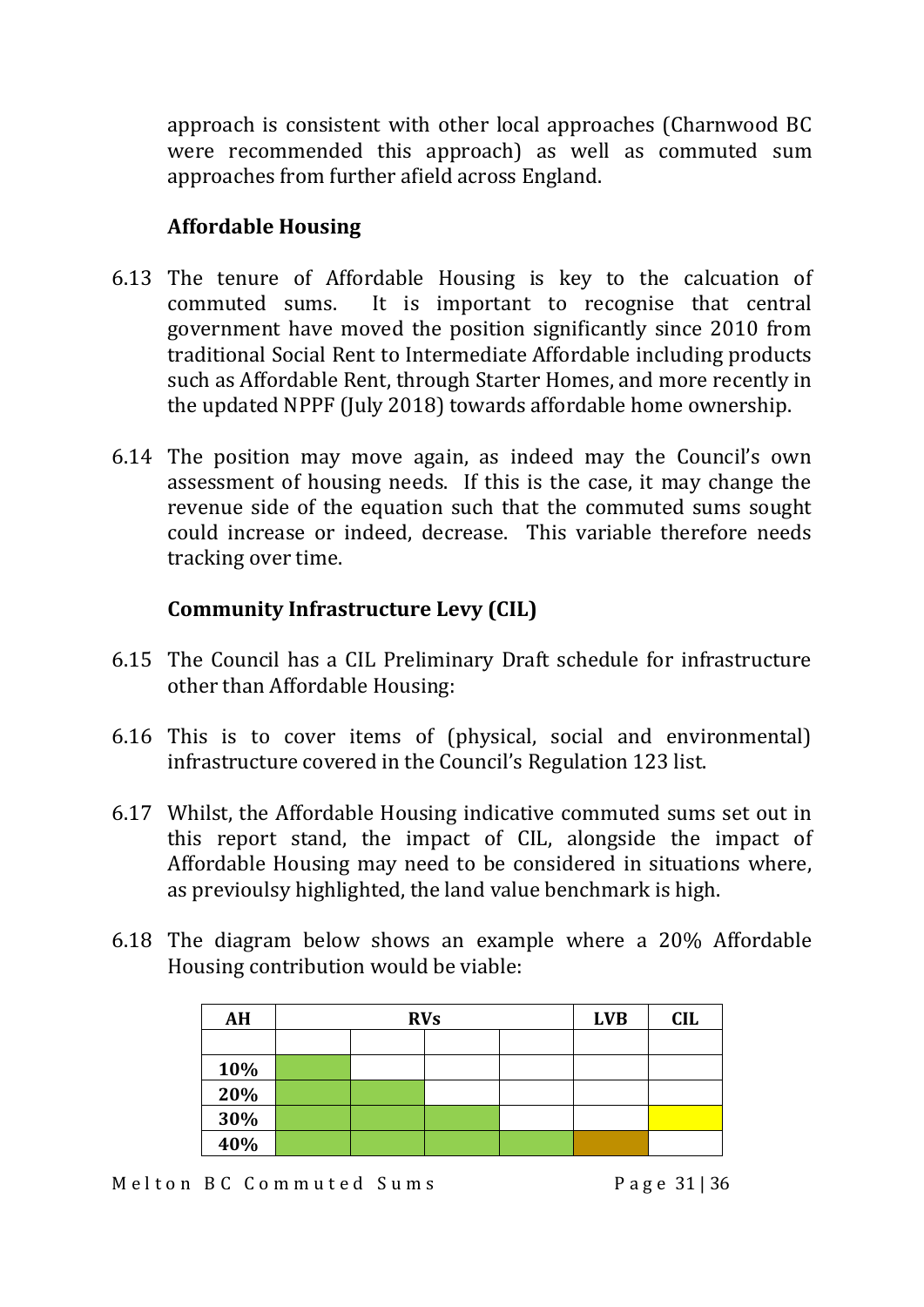6.19 In the diagram, the land value benchmark woule mean that (in the absence of CIL) a 30% Affordable Housing contribution would be viable (either as a commuted sum or on-site); however with the impact of the LVB and the CIL, a 20% Affordable Housing contribution would be viable.

#### **Recommendations**

- That the Council set out the 'back stop' position for commuted sums, where the scheme is agreed not to be viable to deliver the indicative commuted sum. This would best be dealt with through an update of the initial Melton BC Toolkit, provided as part of the Leicestershire Affordable Housing policy development work (2009-10);
- That the Council adopt an indicative commuted sum approach, based on high level testing and a residual valuation approaches which takes account of all viability variables, namely gross development value, Affordable Housing revenue, development costs and margin;
- That this approach is updated annually based on an indexed house prices (Land Registry) and construction costs (BCIS – Building Cost Information Service from the RICS – Royal Institution of Chartered Surveyors);

#### **Appendix 1 Affordable Housing Delivery and Commuted Sums**

#### **Questionnaire Survey**

#### **Background**

Melton Borough Council is currently developing supporting documentation to assist with the delivery of the emerging new Local Plan (2011 – 2036). It is anticipated that the Plan will be adopted later this year (2018).

Key to the implementation of the Plan is the delivery of an Affordable Housing and Housing Mix Supplementary Planning Document (SPD). This is now under development.

Melton BC Commuted Sums<br>
Page 32136 An important aspect of the SPD relates to commuted sums which provide an alternative approach to on site Affordable Housing development where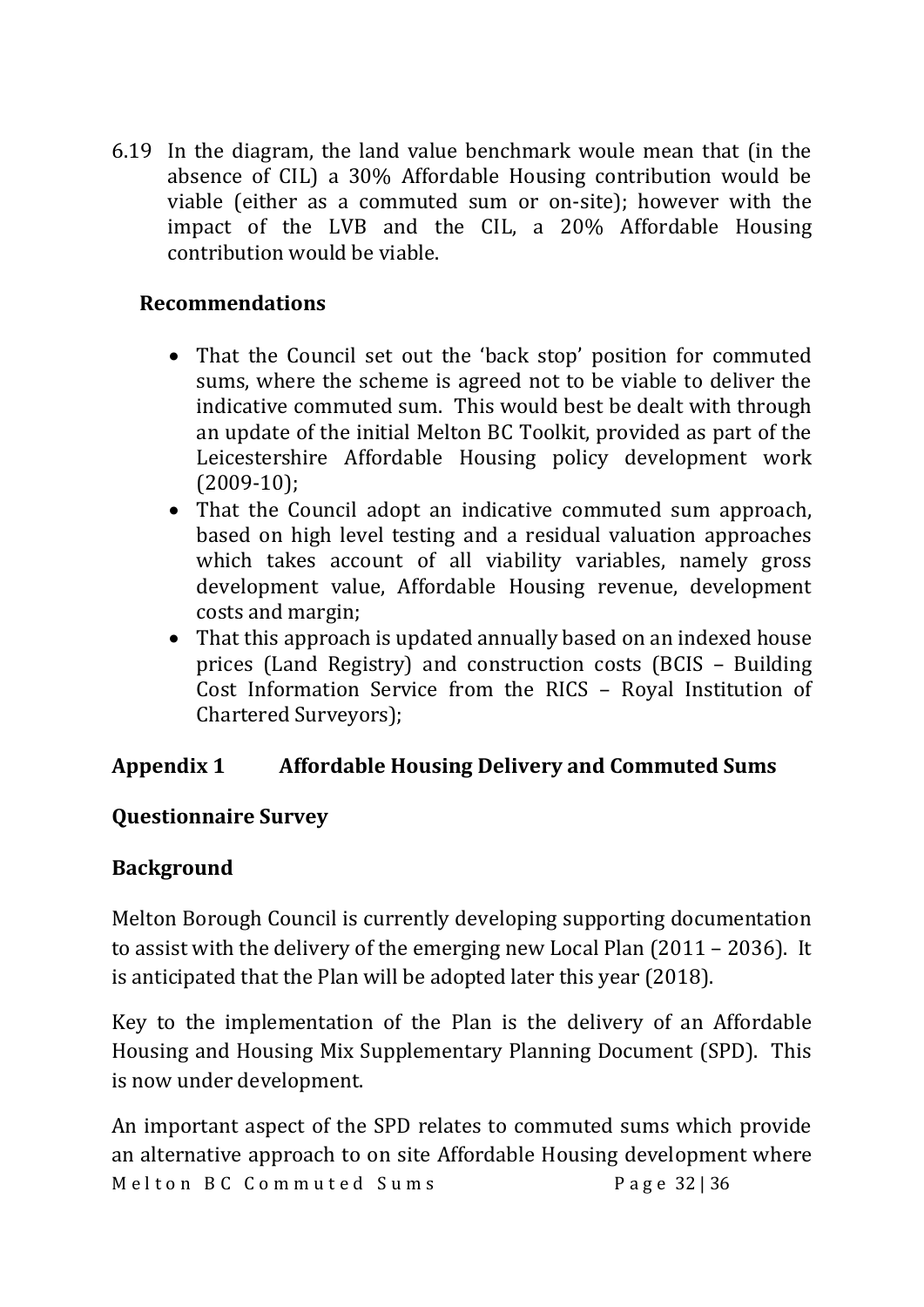it is decided that a payment-in-lieu is a fair and efficient means of contribution.

The Council wish to have supporting information for the SPD which can help to deliver Affordable Housing through off site contributions.

This questionnaire seeks to understand more about how this might work, based on the experiences of other (Leicestershire and East Midlands) local authorities.

It would be much appreciated if you could complete the following few questions which relate to the subject area.

**1 What threshold (number of units/site size) for Affordable Housing has your authority adopted? Is there a specific reason for this?**

**…………………………………………………………………………………………………… …………………………………………………………………………………………………… …………………………………………………………………………………………………… ……………………………………………………………………………………………………**

**2 What general approach does your authority take to the requirement for commuted sums?**

**For example, is there a formal policy, SPD/G or is this done on a site-by-site basis?**

**If there is a formal policy/SPD/G please can you provide a reference or a link?**

Melton BC Commuted Sums<br>
Page 33136 **…………………………………………………………………………………………………… …………………………………………………………………………………………………… …………………………………………………………………………………………………… ……………………………………………………………………………………………………**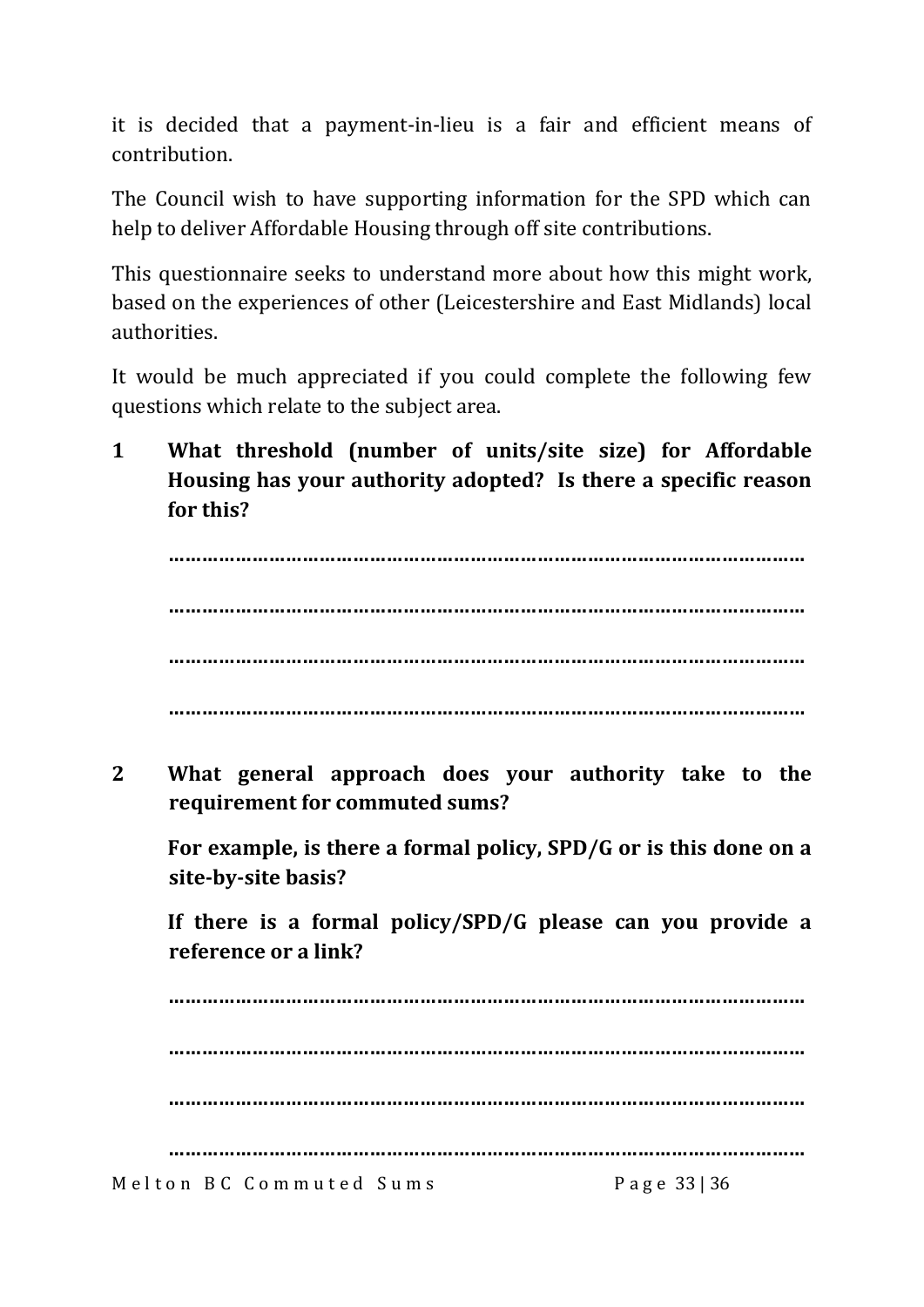Does your authority have a formulaic approach and how is this 3 set up (for example by sub market, dwelling type, sum per square metre)

If there is a formulaic approach, how does it deal with situations  $\overline{\mathbf{4}}$ where schemes are argued not to be viable?

Melton BC Commuted Sums

Page 34 | 36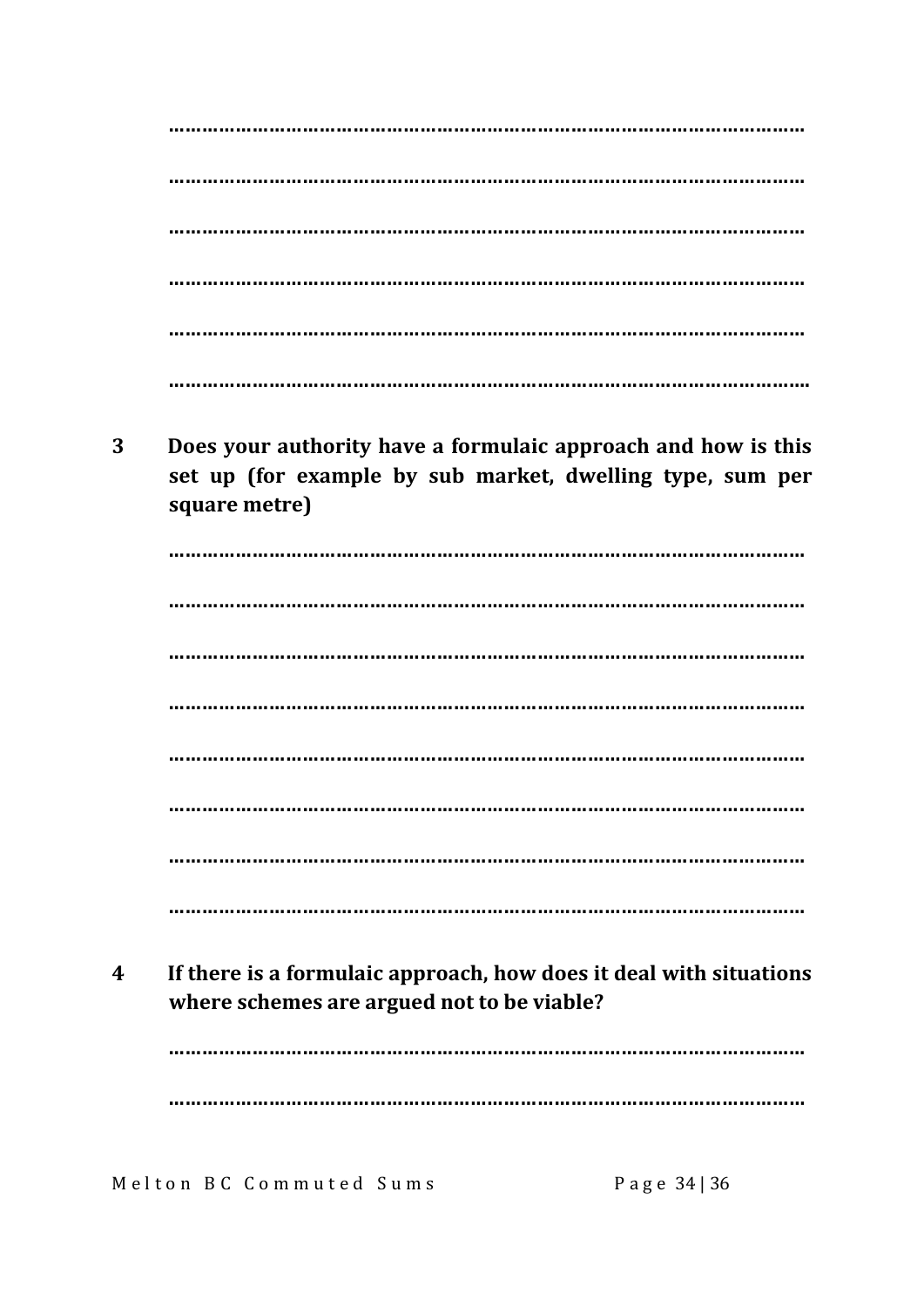| 5 | What is the formula based on? For example, scheme revenue, |
|---|------------------------------------------------------------|
|   | indicative costs, land value or anything else?             |
|   |                                                            |
|   |                                                            |
|   |                                                            |
|   |                                                            |
|   |                                                            |
|   |                                                            |
|   |                                                            |

Melton BC Commuted Sums

Page 35 | 36